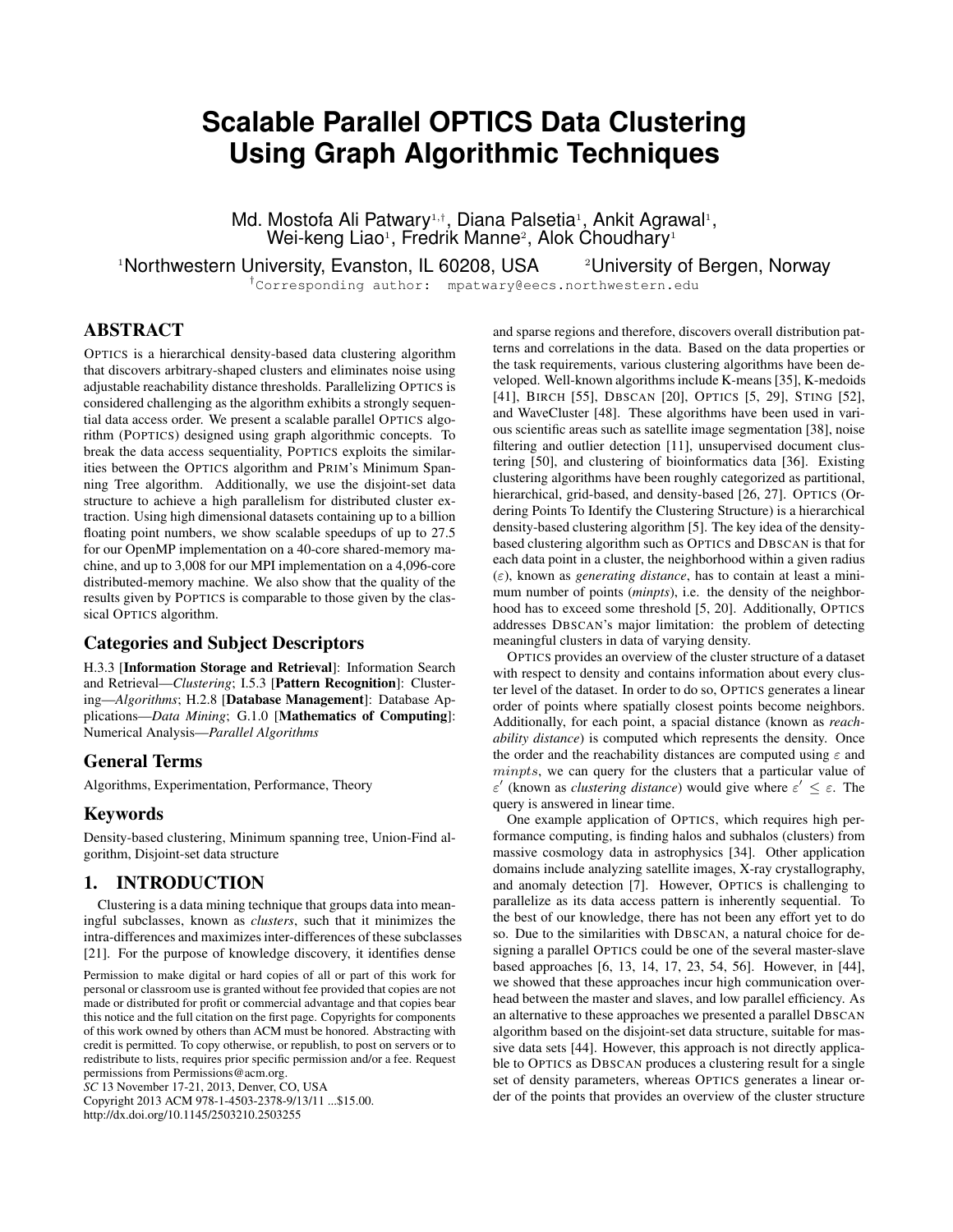for a wide range of input parameters. One key difference between these two algorithms from the viewpoint of parallelization is that in DBSCAN, after processing a point one can process its neighbors in parallel, whereas in OPTICS, the processing of the neighbors follows a strict order.

To overcome this challenge, we develop a scalable parallel OPTI-CS algorithm (POPTICS) using graph algorithmic concepts. POPTI-CS exploits the similarities between OPTICS and PRIM's Minimum Spanning Tree (MST) algorithm [46] to break the sequential access of data points in the classical OPTICS algorithm. The main idea is that two points should be assigned to the same cluster if they are sufficiently close (if at least one of them has sufficiently many neighbors). This relationship is transitive so a connected component of points should also be in the same cluster. If the distance bound is set sufficiently high, all vertices will be in the same cluster. As this bound is lowered, the cluster will eventually break apart forming sub-clusters. This is modeled by calculating a minimum distance spanning tree on the graph using an initial (high) distance bound ( $\varepsilon$ ). Then to query the dataset for the clusters that an  $\varepsilon' \leq \varepsilon$ would give, one has only to remove edges from the MST of weight more than  $\varepsilon'$  and the remaining connected components will give the clusters.

The idea of our POPTICS algorithm is as follows. Each processor computes a MST on its local dataset without incurring any communication. We then merge the local MSTs to obtain a global MST. Both steps are performed in parallel. Additionally, we extract the clusters directly from the global MST (without a linear order of the points) for any clustering distance,  $\varepsilon'$ , by simply traversing the edges of the MST once in an arbitrary order, thus also enabling the cluster generation in parallel using the parallel disjoint-set data structure [42]. POPTICS shows higher concurrency for data access while maintaining a comparable time complexity and quality with the classical OPTICS algorithm. We note that MST-based techniques have been applied previously in cluster analysis, such as the single-linkage method that uses MST to join clusters by the shortest distance between them [25]. [22] and [31] also make the connection between OPTICS and PRIM's MST construction, but their proposed algorithms themselves do not exploit this idea to re-engineer OPTICS in order to implement it in a distributed environment or to achieve scalable performance.

POPTICS is parallelized using both OpenMP and MPI to run on shared-memory machines and distributed-memory machines, respectively. Our performance evaluation used a rich set of high dimensional data consisting of instances from real-world and synthetic datasets containing up to a billion floating point numbers. The speedups obtained on a shared-memory machine show scalable performance, achieving a speedup of up to 27.5 on 40 cores. Similar scalability results were observed for the MPI implementation on a distributed-memory machine with a speedup of 3,008 using 4,096 processors. In our experiments, we found that while achieving the scalability, POPTICS produces clustering results with comparable quality to the classical OPTICS algorithm.

The remainder of this paper is organized as follows. In Section 2, we describe the classical OPTICS algorithm. In Section 3, we propose the Minimum Spanning Tree based OPTICS algorithm along with a proof of correctness and complexity analysis. The parallel version, POPTICS is given in Section 4. We present our experimental methodology and results in Section 5 before concluding in Section 6.

# 2. THE OPTICS ALGORITHM

OPTICS is a hierarchical clustering algorithm that relies on a density notion of clusters [5, 20]. It is capable of detecting meaningful clusters in data of varying density by producing a linear order of points such that points which are spatially closest become neighbors in the order. OPTICS starts with adding an arbitrary point of a cluster to the order list and then iteratively expands the cluster by adding a point within the  $\varepsilon$ -neighborhood of a point in the cluster which is also closest to any of the already selected points. The process continues until the entire cluster has been added to the order. The process then moves on to the remaining clusters. Additionally, OPTICS computes the reachability distance for each point. This represents the required density in order to keep two points in the same cluster. Once the order and the reachability distances are computed, we can extract the clusters for any clustering distance,  $\varepsilon'$  where  $\varepsilon' \leq \varepsilon$ , in linear time. In the following we first define the notation used throughout the paper and then present a brief description of OPTICS based on [5].

Let  $X$  be the set of data points to be clustered. The neighborhood of a point  $x \in X$  within a given radius  $\varepsilon$  (known as the *generating distance*) is called the ε*-neighborhood* of x, denoted by  $N_{\varepsilon}(x)$ . More formally,  $N_{\varepsilon}(x)$  =  ${y \in X|\text{DISTANCE}(x, y)}$  $\leq \varepsilon, y \neq x$ , where DISTANCE $(x, y)$  is the distance function. A point  $x \in X$  is referred to as a *core point* if its εneighborhood contains at



Figure 1: An example showing the *core* distance of x and the *reachability distances* of y and z with respect to  $x$ .

least a minimum number of points (minpts), i.e.,  $|N_{\varepsilon}(x)| \ge$ *minpts.* A point  $y \in X$  is *directly density-reachable* from  $x \in X$ if y is within the  $\varepsilon$ -neighborhood of x and x is a core point. A point  $y \in X$  is *density-reachable* from  $x \in X$  if there is a chain of points  $x_1, x_2, \ldots, x_n$ , with  $x_1 = x$ ,  $x_n = y$  such that  $x_{i+1}$  is directly density-reachable from  $x_i$  for all  $1 \leq i < n$ ,  $x_i \in X$ .

DEFINITION 2.1 (GENERATING DISTANCE). *The generating distance*  $\varepsilon$  *is the largest distance used to compute*  $N_{\varepsilon}(x)$  *for each point*  $x \in X$ .

DEFINITION 2.2 (CORE DISTANCE). *The core distance,* CD*, of a point* x *is the smallest distance*  $\varepsilon$ <sup>"</sup> such that  $|N_{\varepsilon}$ " $(x)| \ge$  $minpts.$  If  $|N_{\varepsilon}(x)| < minpts$ , the core distance is NULL.

DEFINITION 2.3 (REACHABILITY DISTANCE). *The reachability distance,* RD *of* y *with respect to another point* x *is either the smallest distance such that* y *is directly density reachable from* x *if* x *is a core point, or* NULL *if* x *is not a core point.*

$$
RD(y) = \begin{cases} \text{ NULL}, & \text{if } |N_{\varepsilon}(x)| < \text{minpts} \\ \text{ MAX{CD}(x), \text{DISTANCE}(x, y) \}, & \text{otherwise} \end{cases}
$$

Figure 1 shows an example explaining the core distance of a point x and the reachability distance of y and z w.r.t. x.

The relationship between OPTICS and Minimum Spanning Tree computation is as follows. The OPTICS algorithm allows to extract clusters for different values of  $\varepsilon'$  (but always keeping *minpts* fixed). It does so by constructing a minimum reachability distance spanning tree for the data points. Starting from an unprocessed point x such that  $N_{\varepsilon}(x) \geq \text{minpts}$  it first picks and stores the point pair (or edge)  $(x, y)$  such that  $y \in N_{\varepsilon}(x)$  where the reachability distance of y from x,  $RD[y]$  is minimum. Then for any  $\varepsilon'$ where  $RD[y] \le \varepsilon'$ , the points x and y will be in the same cluster as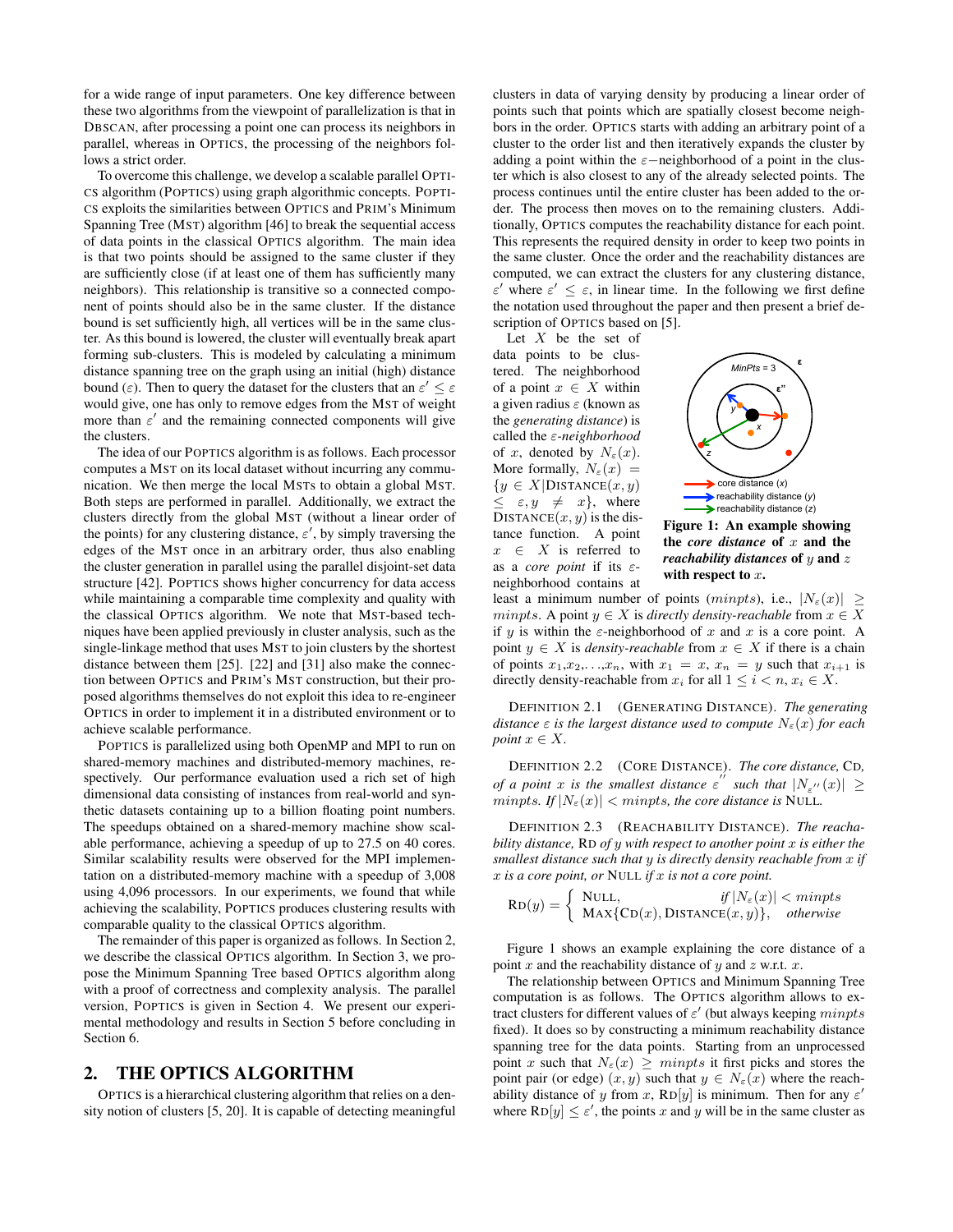Algorithm 1 The OPTICS algorithm. Input: A set of points  $X$  and the input parameters, generating distance,  $\varepsilon$  and the minimum number of points required to form a cluster, *minpts*. Output: An order of points, O, the core distances, and the reachability distances.

| 1: <b>procedure</b> ${\rm OPTICS}(X, \varepsilon, \textit{minpts}, O)$<br>2:<br>$pos \leftarrow 0$<br>3:<br>for each unprocessed point $x \in X$ do<br>4:<br>mark $x$ as processed<br>5:<br>$N \leftarrow$ GETNEIGHBORS $(x, \varepsilon)$<br>6:<br>$SETCOREDISTANCE(x, N, \varepsilon, minpts)$<br>$O[pos] \leftarrow x; pos \leftarrow pos + 1$<br>7:<br>$RD[x] \leftarrow NULL$<br>8:<br><b>if</b> $CD[x] \neq$ NULL then<br>9:<br>UPDATE(x, N, Q)<br>10:<br>11:<br>while $Q \neq empty$ do<br>12:<br>$y \leftarrow \text{EXTRACTMIN}(Q)$<br>13:<br>mark y as processed<br>$N' \leftarrow$ GETNEIGHBORS $(y, \varepsilon)$<br>14:<br>SETCOREDISTANCE $(y, N', \varepsilon,$ <i>minpts</i> )<br>15:<br>16:<br>$O[pos] \leftarrow y; pos \leftarrow pos + 1$<br>if $CD[y] \neq NULL$ then<br>17:<br>UPDATE(y, N', Q)<br>18: |  |
|------------------------------------------------------------------------------------------------------------------------------------------------------------------------------------------------------------------------------------------------------------------------------------------------------------------------------------------------------------------------------------------------------------------------------------------------------------------------------------------------------------------------------------------------------------------------------------------------------------------------------------------------------------------------------------------------------------------------------------------------------------------------------------------------------------------------------|--|
|                                                                                                                                                                                                                                                                                                                                                                                                                                                                                                                                                                                                                                                                                                                                                                                                                              |  |
|                                                                                                                                                                                                                                                                                                                                                                                                                                                                                                                                                                                                                                                                                                                                                                                                                              |  |
|                                                                                                                                                                                                                                                                                                                                                                                                                                                                                                                                                                                                                                                                                                                                                                                                                              |  |
|                                                                                                                                                                                                                                                                                                                                                                                                                                                                                                                                                                                                                                                                                                                                                                                                                              |  |
|                                                                                                                                                                                                                                                                                                                                                                                                                                                                                                                                                                                                                                                                                                                                                                                                                              |  |
|                                                                                                                                                                                                                                                                                                                                                                                                                                                                                                                                                                                                                                                                                                                                                                                                                              |  |
|                                                                                                                                                                                                                                                                                                                                                                                                                                                                                                                                                                                                                                                                                                                                                                                                                              |  |
|                                                                                                                                                                                                                                                                                                                                                                                                                                                                                                                                                                                                                                                                                                                                                                                                                              |  |
|                                                                                                                                                                                                                                                                                                                                                                                                                                                                                                                                                                                                                                                                                                                                                                                                                              |  |
|                                                                                                                                                                                                                                                                                                                                                                                                                                                                                                                                                                                                                                                                                                                                                                                                                              |  |
|                                                                                                                                                                                                                                                                                                                                                                                                                                                                                                                                                                                                                                                                                                                                                                                                                              |  |
|                                                                                                                                                                                                                                                                                                                                                                                                                                                                                                                                                                                                                                                                                                                                                                                                                              |  |
|                                                                                                                                                                                                                                                                                                                                                                                                                                                                                                                                                                                                                                                                                                                                                                                                                              |  |
|                                                                                                                                                                                                                                                                                                                                                                                                                                                                                                                                                                                                                                                                                                                                                                                                                              |  |
|                                                                                                                                                                                                                                                                                                                                                                                                                                                                                                                                                                                                                                                                                                                                                                                                                              |  |
|                                                                                                                                                                                                                                                                                                                                                                                                                                                                                                                                                                                                                                                                                                                                                                                                                              |  |
|                                                                                                                                                                                                                                                                                                                                                                                                                                                                                                                                                                                                                                                                                                                                                                                                                              |  |
|                                                                                                                                                                                                                                                                                                                                                                                                                                                                                                                                                                                                                                                                                                                                                                                                                              |  |

long as  $N_{\varepsilon'}(x) \geq minpts$ . If  $\varepsilon' < RD[y]$  then it is clear that x and  $y$  will be in different clusters as there cannot be a density-reachable path from x to y since y is the closest point to x. Thus it follows that for a given value  $\varepsilon'$  we can immediately determine if x and y should be in the same cluster. OPTICS then continues this process by repeatedly picking and storing the point  $z$  which is closest to the previously picked core points. In this way it builds a spanning tree very much like a minimum weight spanning tree in traditional graph theory. Once the tree is maximal one can query it for the clusters that a particular value of  $\varepsilon'$  would give where  $\varepsilon' \leq \varepsilon$ . The answer is obtained by removing any edge  $(x, y)$  where  $RD(y) > \varepsilon'$ from the resulting spanning tree and returning the points in the remaining connected components as the clusters. In our work to parallelize the OPTICS algorithm, we exploit ideas from computing minimum weight spanning trees in parallel and also from how to compute connected components in parallel.

The pseudocode for the classical OPTICS algorithm is given in Algorithm 1. The algorithm computes the core distance and the reachability distance for each point and generates an order, O of all the points in X. It starts with an arbitrary point  $x \in X$  and retrieves its  $\varepsilon$ -neighborhood, N (Line 5). It then computes the core distance, CD of  $x$  using the SETCOREDISTANCE function. If the  $\varepsilon$ -neighborhood of x does not contain at least *minpts* points, then  $x$  is not a core point and therefore the SETCOREDISTANCE function sets  $CD[x]$  to NULL. Otherwise, x is a core point and the SETCOREDISTANCE function finds the  $minputs^{th}$  closest point to x in N and sets the distance to that point from x as  $CD[x]$ . This can easily be achieved by using a maximum priority queue of length equal to  $minpts$  and traversing the points in  $N$  once.

The next step in OPTICS is to add  $x$  to the order,  $O$  (Line 7) and set the reachability distance of x,  $RD[x]$  to NULL (Line 8) as it is the first point of the cluster added to the order or a noise point. We then check if the core distance of  $x$  is NULL, indicating that,  $x$ doesn't have sufficient neighbors to be a core point. In this case we continue to the next unprocessed point in  $X$ . Otherwise, we add (update if the reachability distance w.r.t.  $x$  is smaller) all the unprocessed neighbors in  $N$  into a (min) priority queue,  $Q$  for further processing using the UPDATE function (Line 10). The details of the UPDATE function are given in Algorithm 2. For each unprocessed point,  $x' \in N$ , the UPDATE function computes the reachability distance of x' w.r.t. x (new D). If the reachability distance of x' was

NULL, we set  $RD[x']$  to  $newD$  and insert  $x'$  into  $Q$  for further processing. Otherwise,  $x'$  was already reached from other points and we check whether  $x$  is closer to  $x'$  compared to the earlier points. If so, we update  $RD[x']$  to  $newD$ .

| <b>Algorithm 2</b> The UPDATE function. Input: A point $x$ , its neigh- |
|-------------------------------------------------------------------------|
| bors, N, and a priority queue, $Q$ . Each element in $Q$ stores two     |
| values, a point $x'$ and its best reachability distance so far.         |

|    | 1: <b>procedure</b> $\text{UPDATE}(x, N, Q)$              |
|----|-----------------------------------------------------------|
| 2: | for each unprocessed point $x' \in N$ do                  |
| 3: | $newD = \text{MAX}(\text{CD}[x], \text{DISTANCE}(x', x))$ |
| 4: | if $RD[x'] = NULL$ then                                   |
| 5: | $RD[x'] \leftarrow newD$                                  |
| 6: | INSENT(Q, x', new D)                                      |
| 7: | else if $newD < RD[x']$ then                              |
| 8: | $RD[x'] \leftarrow newD$                                  |
| 9: | DECREASE(Q, x', newD)                                     |

The next step in Algorithm 1 is to process each point  $y \in Q$ (Line 11-18) in the same way as discussed above (Line 4-10) for  $x$ . As Q is a minimum priority queue, each point y extracted from Q is the closest neighbor of the already processed points belonging to the current cluster. Note that while processing the points in  $Q$ , new neighbors might be added or the reachability distance of the unprocessed points in Q might be updated, which essentially changes the order of the points in  $Q$ . When  $Q$  is empty, the entire cluster has been explored and added to the order, O. The algorithm then continues to the next unprocessed point in X.

The computational complexity of Algorithm 1 is  $O(n* run time)$ of an  $\varepsilon$ -neighborhood query), where n is the number of points in X. The retrieval of  $\varepsilon$ -neighborhood of a point (GETNEIGHBORS) function) in Algorithm 1 is known as a *region-query* with center x and generating distance  $\varepsilon$ . This requires a linear scan of the entire datasets, therefore, the complexity of Algorithm 1 is  $O(n^2)$ . But, if spatial indexing (for example, using a *kd-tree* [28] or an *R\*-tree* [8]) is used for serving the region-queries (GETNEIGHBORS function), the complexity reduces to  $O(n \log n)$  [9].

Algorithm 3 The ORDERTOCLUSTERS function. Input: An order of points, O and clustering distance,  $\varepsilon'$ . Output: Clusters in CID.

|                 | 1: <b>procedure</b> ORDERTOCLUSTERS( $O, \varepsilon'$ ) |
|-----------------|----------------------------------------------------------|
| $\frac{2}{3}$ : | $id \leftarrow 0$                                        |
|                 | for each point $x \in O$ do                              |
| 4:              | if $RD[x] > \varepsilon'$ then                           |
| 5:              | if $CD[x] \leq \varepsilon'$ then                        |
| 6:              | $id \leftarrow id + 1$                                   |
| 7:              | $CD[x] = id$                                             |
|                 | else                                                     |
| $\frac{8}{9}$ : | $CD[x] = NoISE$                                          |
| 10:             | else                                                     |
| 11:             | $CD[x] = id$                                             |

Once the order, core distances, and the reachability distances are computed by Algorithm 1, any density-based clusters of clustering distance,  $\varepsilon'$ , ranging from 0 to  $\varepsilon$ , can be extracted in linear time. Algorithm 3, ORDERTOCLUSTERS provides the pseudocode for extracting the clusters for an  $\varepsilon'$ . The idea is that two points x and y belong to the same cluster if one, say  $x$ , is directly density reachable (w.r.t.  $\varepsilon'$ ) from the other one, y (a core point), that is,  $RD[x] \le \varepsilon'$ which ensures that  $CD[y] \leq \varepsilon'$ . Since the closest points in X are grouped together in the order  $O$ , ORDERTOCLUSTERS finds the groups (each group is a cluster) satisfying this criteria. However, for the first point x of a cluster in O,  $RD[x]$  is greater than  $\varepsilon'$ , but x is a core point, that is,  $CD[x] \le \varepsilon'$  (Line 4-5). We therefore begin a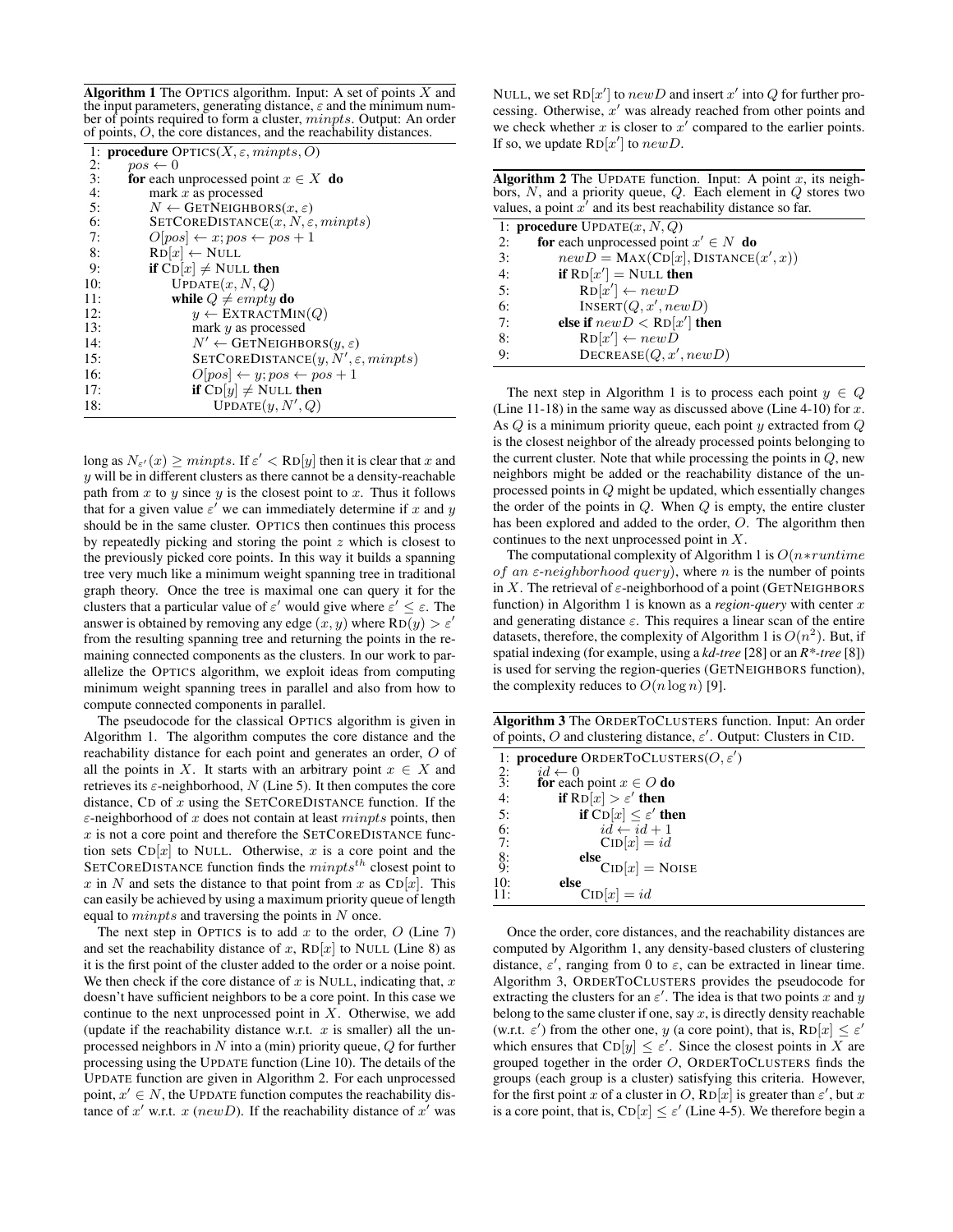new cluster (Line 6-7) and keep adding the following points, say  $y$ , in  $O$  (Line 11) as long as  $y$  is directly density reachable from any of the previously added core points, say  $z$ , in the same cluster, that is,  $RD[y] \le \varepsilon'$ , which implies that  $CD[z] \le \varepsilon'$ . Any point not part of a cluster (not reachable w.r.t.  $\varepsilon'$ ) is declared as a NOISE point (Line 9). The process continues until all points in  $O$  are scanned. Since we traverse the order O once to extract all the clusters and noise points, the complexity of Algorithm 3 is linear.

Note that deriving clusters in such a way in OPTICS and running DBSCAN with the chosen clustering distance  $\varepsilon'$  yield the same clustering result on the core points of a dataset. The assignment of non-core points to neighboring clusters is non-deterministic both in DBSCAN and in OPTICS. However, to obtain a hierarchical clustering using DBSCAN requires multiple runs of the expensive clustering algorithm. This method also incurs a huge memory overhead to store the cluster memberships for many different values of the input parameter,  $\varepsilon'$ . On the contrary, OPTICS executes the expensive clustering algorithm once for a larger value of  $\varepsilon'$ , the generating distance  $\varepsilon$  to store the structure of the datasets and later, extracts the clusters in linear time for any value of  $\varepsilon'$ , where  $\varepsilon' \leq \varepsilon$ .

#### 3. DESIGN FOR SCALABILITY

The major limiting factor when parallelizing the OPTICS algorithm is that it exhibits a strongly inherent sequential data access order always processing the closest point when producing the order and the reachability distances. To break this sequentiality, we present a new OPTICS algorithm which exploits the similarities between OPTICS and PRIM's Minimum Spanning Tree (MST) algorithm.

As mentioned before, [22] and [31] also make the connection between OPTICS and PRIM's MST construction, but their proposed algorithms themselves do not exploit this idea to re-engineer OPTICS in order to implement it in a distributed environment or to achieve scalable performance. Moreover, the algorithms assume that the reachability distances between two points are symmetric, which in reality is not the case for classical OPTICS. Additionally, [22] is computationally expensive as it does not use any input parameter (e.g.  $\varepsilon$ ). In contrast to our approach which extract clusters directly from the MST in parallel, these algorithms compute the order from the MST and the clusters from the order, which make the whole process more sequential.

In the following, we provide a brief overview of the PRIM's MST algorithm [46], followed by the details of our new MST-based OP-TICS algorithm.



Figure 2: An example showing the similarities between OPTICS and PRIM's MST algorithm. (a) The data points, (b) The  $\varepsilon$ neighborhood of point  $a, b$  and  $c$  in OPTICS, and (c) The adjacent edges of vertices  $a, b$  and  $c$  in PRIM's MST algorithm. As can be seen, starting from  $a$ , the processing order in both cases are the same,  $a \rightarrow b \rightarrow c \rightarrow \dots$  as b and c are the closest point (vertex) of  $a$  and  $b$ , respectively.

## 3.1 Prim's Minimum Spanning Tree

A subgraph T of a graph  $G = (V, E)$ , where V and E denote the set of vertices and edges of graph G, respectively, is a *spanning tree* of G if it is a tree and contains each vertex  $v \in V$ . A Minimum Spanning Tree (MST) is a spanning tree of minimum weight, where weight in our setting is the reachability distance between two points. PRIM's algorithm [46] is a greedy approach to find an MST of a given graph. The algorithm starts with adding an arbitrary vertex into the MST. It then iteratively grows the current MST by inserting a vertex closest to the vertices already in the current MST. The process continues until all the vertices are added into the tree. If the graph contains multiple components, then PRIM's algorithm finds one MST for each component. The set of MSTs are known as *Minimum Spanning Forest* (MSF). Throughout the paper we use MST and MSF interchangeably. The complexity of PRIM's algorithm is  $O(|E|log|V|)$  if implemented with a simple binary heap data structure and an adjacency list representation for G.

As discussed before, PRIM's approach to continuously increase the MST, one edge at a time, is very similar to the OPTICS algorithm. In the context of OPTICS, the vertices are analogous to the points in our spatial dataset and edge weights are analogous to the reachability distances. We therefore use them interchangeably throughout the paper. While expanding the MST, PRIM's algorithm considers the adjacent vertices whereas in OPTICS, all points in the  $\varepsilon$ -neighborhood are considered as adjacent points. Figure 2 is an example showing the similarities between OPTICS and PRIM's MST algorithm. The  $\varepsilon$ -neighborhoods of point a, b, and c are shown in Figure 2(b) and the corresponding edges for them are shown in Figure 2(c). The color of the circles and the color of the edges match with the color of the points explored.

# 3.2 A New MST-based OPTICS Algorithm

As discussed above, the OPTICS approach to hierarchical density based clustering consists of two stages. First, Algorithm 1 to compute the order, core distances, and reachability distances using the generating distance,  $\varepsilon$  and minimum number of points,  $minpts$ . This is followed by Algorithm 3 for extracting clusters from these values using the clustering distance,  $\varepsilon'$ , where  $0 \le \varepsilon' \le \varepsilon$ . Similarly our Minimum Spanning Tree (MST) based OPTICS has two corresponding stages, (i) MOPTICS (Algorithm 4) to compute the MST and core distances, and (ii) extracting clusters (Algorithm 5) from the already computed MST and core distances. We also show that using the MST, one can compute the reachability distances and the order of points in linear time.

Algorithm 4 Compute the Minimum Spanning Trees based on Prim's algorithm. Input: A set of points X and the input parameters,  $\varepsilon$  and  $minpts$ . Output: The Minimum Spanning Trees, T.

|     | 1: <b>procedure</b> MOPTICS( $X, \varepsilon$ , minpts, T) |
|-----|------------------------------------------------------------|
| 2:  | for each unprocessed point $x \in X$ do                    |
| 3:  | mark $x$ as processed                                      |
| 4:  | $N \leftarrow$ GETNEIGHBORS $(x, \varepsilon)$             |
| 5:  | SETCOREDISTANCE $(x, N, \varepsilon, minpts)$              |
| 6:  | <b>if</b> $CD[x] \neq NULL$ then                           |
| 7:  | MODUPDATE(x, N, P)                                         |
| 8:  | while $P \neq empty$ do                                    |
| 9:  | $(u, v, w) \leftarrow \text{EXTRACTMIN}(P)$                |
| 10: | $T \leftarrow T \cup (u, v, w)$                            |
| 11: | mark $u$ as processed                                      |
| 12: | $N' \leftarrow$ GETNEIGHBORS $(u, \varepsilon)$            |
| 13: | $SETCOREDISTANCE(u, N', \varepsilon, minpts)$              |
| 14: | <b>if</b> $CD[u] \neq NULL$ then                           |
| 15: | MODUPDATE $(u, N', P)$                                     |
|     |                                                            |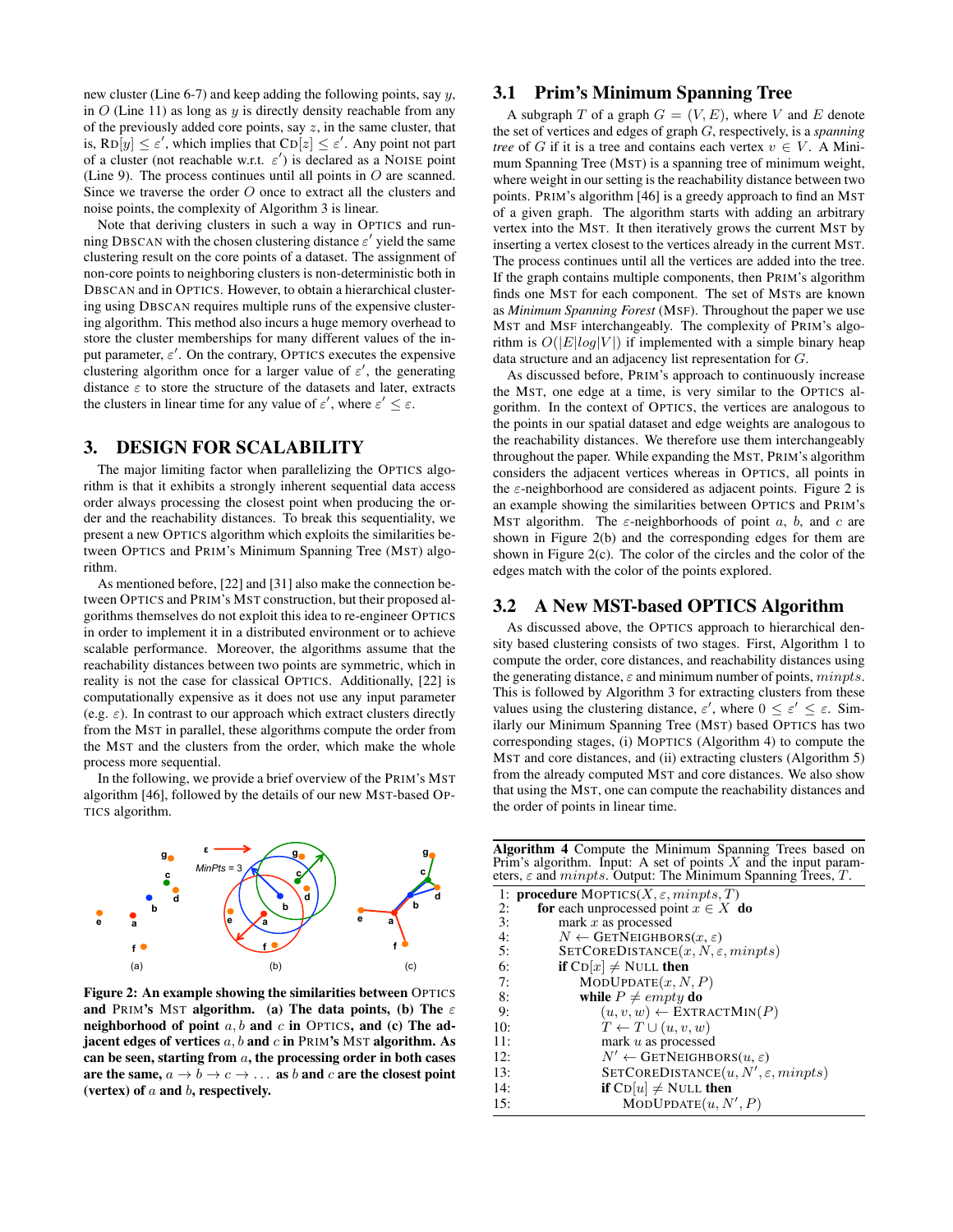The pseudocode of the first stage to compute the MST and core distances is given in Algorithm 4, denoted by MOPTICS. The algorithm is similar to the classical OPTICS (Algorithm 1), but instead of computing the reachability distances and order, it computes the MST (similar to PRIM's Minimum Spanning Tree Algorithm). However, both algorithms compute the core distances. MOPTICS starts with an arbitrary point  $x \in X$  and retrieves its  $\varepsilon$ neighborhood, N using the GETNEIGHBORS function (Line 4). We then compute the core distance of  $x$  using the SETCOREDISTANCE function (Line 5). Note that we use the same GETNEIGHBORS and SETCOREDISTANCE functions as were used in the classical OPTICS algorithm (Algorithm 1). If  $x$  is not a core point, we continue to the next unprocessed point, otherwise, we add or update each unprocessed neighbor in  $N$  into a minimum priority queue, P, using a modified UPDATE function, named MODUPDATE.

For each neighbor  $x' \in N$ , MODUPDATE computes the reachability distance of  $x'$  w.r.t.  $x$  and adds or decreases its value in  $P$  depending on if it already existed in  $P$  or if the new reachability distance is smaller than the earlier computed one. Note that although ideally UPDATE and the MODUPDATE functions are identical, MODUPDATE additionally stores the source point  $(x$  in this case) from which the point  $x'$  has been reached. This is to achieve a memory efficient parallel MOPTICS (discussed in the next section) as otherwise each process core requires a vector of reachability distances of length equal to the total number of points in  $X$ .

The next step (Line 8-15) in Algorithm 4 is to process all the points in the priority queue,  $P$ , in the same way as discussed above for x (Line 3-7). Additionally, we add the extracted triples  $(u, v, w)$ in Line 9 as an edge,  $v \rightarrow u$  with weight w (as point u was reached from  $v$  with reachability distance  $w$ ) into the MST,  $T$ , in Line 10. Similar to classical OPTICS, while processing the points in  $P$ , more points might be added into  $P$  (until the entire cluster is explored). Since a point can be inserted into  $P$  at most once throughout the computation, the edges in  $T$  do not form any cycle.

For each point,  $x \in X$ , MOPTICS uses all the points in the  $\varepsilon$ neighborhood,  $N$ , of  $x$  as the adjacent points (similar to PRIM's algorithm which considers the adjacent vertices while processing a vertex) and the reachability distance of each point  $x' \in N$  from x is considered as the weight of the edge  $x \to x'$  in the MST. The complexity of MOPTICS is  $O(n \log n)$ , identical to OPTICS.

Note that given the MST, one can easily compute the order and the reachability distances from the MST produced by MOPTICS in linear time (w.r.t. to the number of edges in the MST). The idea is to rerun the MOPTICS algorithm, but instead of computing the core distances (as already computed), we compute the reachability distances and order using only the edges in the MST. This process also does not need the expensive  $\varepsilon$ -neighborhood query (GETNEIGHBORS function) as the neighbors can be found from the MST itself. This computation only takes a fraction of the time compared to OPTICS and MOPTICS. Due to space consideration, we only present the results in the experiments section.

We now present the second stage of our MST-based OPTICS algorithm, named MSTTOCLUSTERS, to extract the clusters directly from the MST for any clustering distance  $\varepsilon'$ , where  $0 \leq$  $\varepsilon' \leq \varepsilon$ . This is achieved by removing any edge  $x \to y$  with weight  $w > \varepsilon'$  (hence  $RD(y) > \varepsilon'$ ) from the MST and returning the points in the remaining connected components as the clusters. The MSTTOCLUSTERS function uses the *disjoint-set data structure* [24, 43] for this purpose. Below we briefly introduce the data structure and how it works.

The disjoint-set data structure defines a mechanism to maintain a dynamic collection of non-overlapping sets of points. The data structure comes with two main operations: FIND and UNION. The FIND operation determines to which set a given point belongs, while the UNION operation joins two existing sets. Each set is identified by a representative,  $x$ , which is usually some point of the set. The underlying data structure of each set is typically a rooted tree represented by a parent pointer,  $PAR(x)$  for each point  $x \in X$ ; the root satisfies  $PAR(x) = x$  and is the representative of the set. The output of the  $FIND(x)$  operation is the root of the tree containing x. UNION $(x, y)$  merges the two trees containing x and y by changing the parent pointer of one root to the other one. To do this, the UNION $(x, y)$  operation first calls two find operations,  $FIND(x)$ and  $FIND(y)$ . If they return the same root (i.e. x and y are in the same set), no merging is required. But if the returned roots are different, say  $r_x$  and  $r_y$ , the UNION operation sets  $\text{PAR}(r_x) = r_y$  or  $PAR(r_y) = r_x$ . Note that this definition of the UNION operation is slightly different from its standard definition which requires that  $x$  and  $y$  belong to two different sets before calling UNION. There exist many different techniques to improve the performance of the UNION operation. In this paper, we have used the empirically best known UNION technique (a lower indexed root points to a higher indexed root), known as REM's algorithm with the splicing compression technique. Details on these can be found in [43].

The pseudocode of MSTTOCLUSTERS is given in Algorithm 5. The idea is that two vertices  $u$  and  $v$  connected by an edge with weight w belong to the same cluster if  $w \leq \varepsilon'$ . For each point  $x \in X$ , MSTTOCLUSTERS starts by creating a new set by setting the parent pointer to itself (Line 2-3). We then go through each edge  $(u, v, w)$  in the MST, T (Line 4-6). We check whether the edge weight  $w \leq \varepsilon'$ . If so, then u is density reachable from  $v$  with reachability distance  $w$ , and  $v$  is core point with core distance,  $CD[v] \leq \varepsilon'$  as  $CD[v] \leq RD[u]$ . Therefore, u and v should belong to the same cluster. We therefore perform a UNION operation (Line 6) of the trees containing  $u$  and  $v$ . At the end of the MSTTOCLUSTERS algorithm, a singleton tree containing only one point is a NOISE point whereas all points in a tree of size more than one belong to the same cluster.

Algorithm 5 The MSTTOCLUSTERS function. Input: The Minimum Spanning Trees, T and the clustering distance,  $\varepsilon'$ . Output: Clusters in CID.

|    | 1: <b>procedure</b> MSTTOCLUSTERS( $T, \varepsilon'$ ) |
|----|--------------------------------------------------------|
| 2: | for each point $x \in X$ do                            |
| 3: | $\text{PAR}(x) \leftarrow x$                           |
| 4: | for each edge $(u, v, w) \in T$ do                     |
| 5: | if $w \leq \varepsilon'$ then                          |
| 6: | UNION(u, v)                                            |

THEOREM 3.1. *Algorithm 3 (*ORDERTOCLUSTERS*) and Algorithm 5 (*MSTTOCLUSTERS*) produce identical clusters.*

Due to space consideration, we only outline the proof. Given the order of points, O generated by OPTICS, ORDERTOCLUSTERS adds a point, u to a cluster if the reachability distance,  $RD[u] \leq$  $\varepsilon'$ . This implies that u is reachable from a core point v with core distance  $CD[v] \leq \varepsilon'$  as  $CD[v] \leq RD[u]$ . Any point following u in O with reachability distance less than or equal to  $\varepsilon'$  belongs to the same cluster, S. Therefore, ORDERTOCLUSTERS keeps adding them to S. As MOPTICS doesn't have the order, but it rather stores the reachability distance of  $u$  as an edge weight  $w$  along with the point v from which it has been reached in the MST. Therefore, for each edge, if the edge weight  $w \le \varepsilon'$  (thus  $RD[u] \le \varepsilon'$ ), then u and  $v$  must belong to the same cluster, as is done in MSTTOCLUSTERS.

Note that as MSTTOCLUSTERS can process the edges in  $T$  in an arbitrary order, it follows that, it is highly parallel in nature. However, this stage takes only a fraction of the time taken compared to OPTICS and MOPTICS as will be shown in the experiments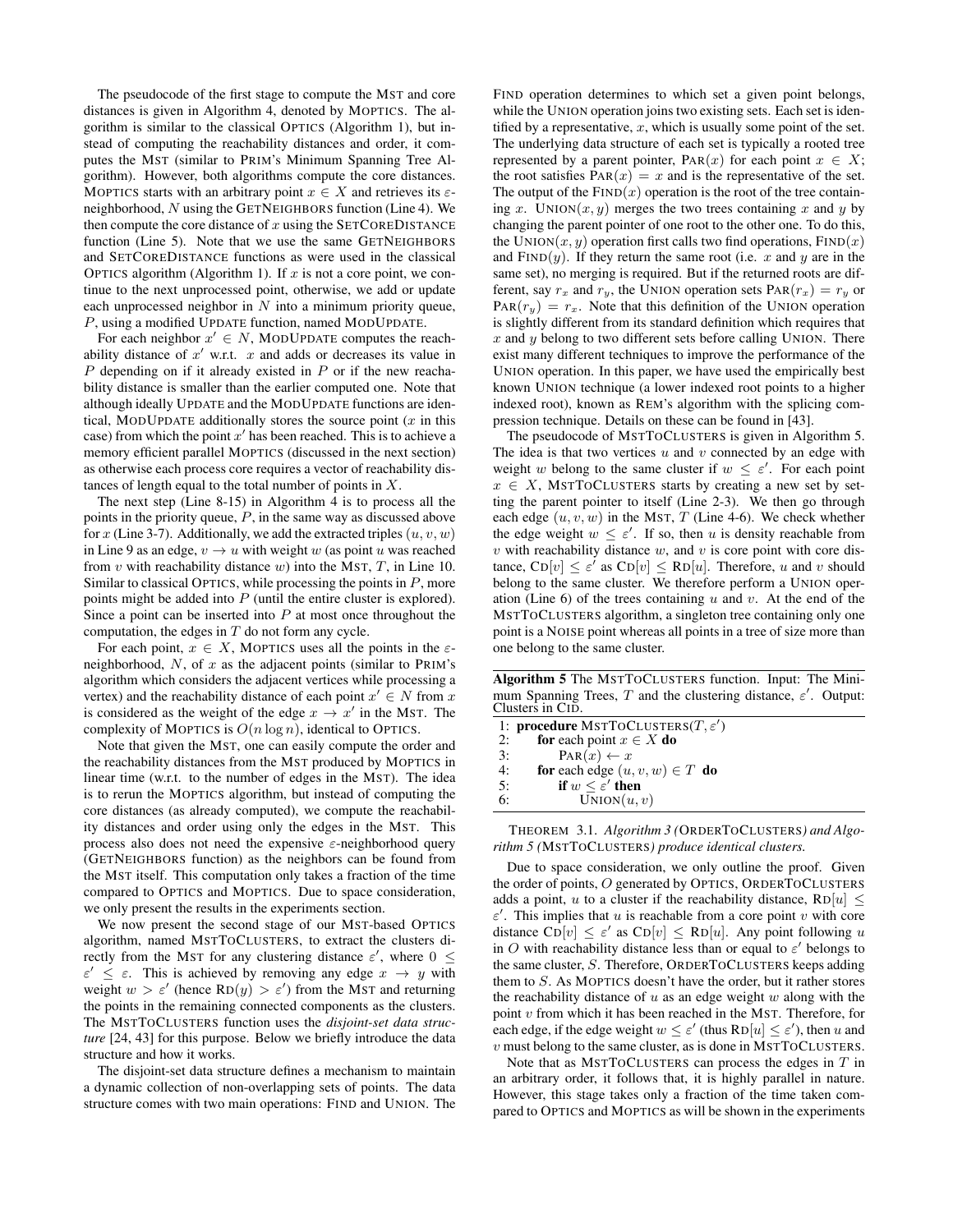Algorithm 6 The parallel OPTICS algorithm on a shared memory computer (POPTICSS) using p threads. Input: A set of points  $\tilde{X}$ and the input parameters,  $\varepsilon$  and  $minputs$ . Let X be divided into p equal disjoint partitions  $X_1, X_2, X_3, \ldots, X_p$ , each assigned to one of the  $p$  threads. Output: The Minimum Spanning Trees,  $T$ .

|                 | 1: <b>procedure</b> POPTICSS( <i>X</i> , $\varepsilon$ , <i>minpts</i> , <i>T</i> )          |
|-----------------|----------------------------------------------------------------------------------------------|
| 2:              | <b>for</b> $t = 1$ to p in parallel <b>do</b> $\triangleright$ Stage: Local computation      |
| 3:              | <b>for</b> each unprocessed point $x \in X_t$ <b>do</b>                                      |
| 4:              | mark $x$ as processed                                                                        |
| 5:              | $N \leftarrow$ GETNEIGHBORS $(x, \varepsilon)$                                               |
| 6:              | SETCOREDISTANCE $(x, N, \varepsilon,$ <i>minpts</i> )                                        |
| 7:              | <b>if</b> $CD x  \neq$ NULL then                                                             |
| 8:              | $MODUPDATE(x, N, P_t)$                                                                       |
| 9:              | while $P_t \neq empty$ do                                                                    |
| 10:             | $(u, v, w) \leftarrow \text{EXTRACTMIN}(P_t)$                                                |
| 11:             | $Q \leftarrow \text{INSERT}(u, v, w)$ in critical                                            |
| $\frac{12}{13}$ | if $u \in X_t$ then                                                                          |
|                 | mark $u$ as processed                                                                        |
| 14:             | $N' \leftarrow$ GETNEIGHBORS $(u, \varepsilon)$                                              |
| 15:             | SETCOREDISTANCE $(u, N', \varepsilon, minpts)$                                               |
| 16:             | <b>if</b> $CD[u] \neq NULL$ then                                                             |
| 17:             | $MODUPDATE(u, N', P_t)$                                                                      |
| 18:             | <b>for</b> each point $x \in X$ in <i>parallel</i> <b>do</b> $\triangleright$ Stage: Merging |
| 19:             | $\text{PAR}(x) \leftarrow x$                                                                 |
| 20:             | while $Q \neq empty$ do                                                                      |
| 21:             | $(u, v, w) \leftarrow \text{EXTRACTMIN}(Q)$                                                  |
| 22:             | <b>if</b> $UNION(u, v) = TRUE$ then                                                          |
| 23:             | $T \leftarrow T \cup (u, v, w)$                                                              |
|                 |                                                                                              |

section. We therefore omit the discussion on the parallelization of MSTTOCLUSTERS and only present how to parallelize the first stage, MOPTICS. However, it is worth noting that parallelization of MSTTOCLUSTERS can be achieved easily using our prior work on PARALLELUNION algorithm, for both shared and distributed memory computers [37, 42]. The idea behind the PARALLELUNION operation on a shared memory computer is that the algorithm uses a separate lock for each point. A thread wishing to set the parent pointer of a root  $r_1$  to  $r_2$  during a UNION operation would then have to acquire  $r_1$ 's lock before doing so. More details on parallel UNION using locks can be found in [42]. However, in distributed memory computers, as the memory is not shared among the processors, message passing is used instead of locks and only the owner of a point is allowed to change the parent pointers. Details are available in [37].

#### 4. THE PARALLEL OPTICS ALGORITHM

We parallelize the OPTICS algorithm by exploiting ideas for how to compute Minimum Spanning Trees in parallel. The key idea of our parallel MST-based OPTICS (denoted by POPTICS) is that each process core first runs the sequential MOPTICS algorithm (Algorithm 4) on its local data points to compute local MSTs in parallel. We then perform a parallel merge of the local MSTs to obtain the global MST. Note that similar ideas have been used in the graph setting for shared address space and GPUs [40, 47].

#### 4.1 POPTICS on Shared Memory

The details of parallel OPTICS on shared memory parallel computers (denoted by POPTICSS) are given in Algorithm 6. The data points X are divided into p partitions  $\{X_1, X_2, \ldots, X_p\}$  (one for each of the  $p$  threads running in parallel) and each thread  $t$  owns partition  $X_t$ . We divide the algorithm, POPTICSS, into two segments, *local computation* (Line 2-17) and *merging* (Line 18-23). Local computation is similar to sequential MOPTICS but each thread t processes only its own data points  $X_t$  instead of X and also operates on its own priority queue,  $P_t$  while processing the neighbors. Additionally, when we extract a point  $u$  (reached from  $v$ with reachability distance,  $w$ , Line 10), we perform the following two things: (i) We add the edge  $(u, v, w)$  into a minimum priority queue, Q (Line 11), shared among the threads (therefore is a *critical* statement) for further processing in the merging stage, and (ii) we check if  $u \in X_t$  (Line 12) to make sure thread t processes only its own points as the GETNEIGHBORS function (Line 5 and 14) returns both local and non-local points as all points are in the commonly accessible shared memory.

It is very likely that the union of the local MSTs found by each thread in the local computation contains redundant edges (in particular those connecting local and non-local points), thus giving rise to cycles. We therefore need one additional *merging* stage (Line 18-23) to compute the *global* MST from the local MSTs, stored in Q. One can achieve this using either PRIM's MST algorithm [46] or KRUSKAL's MST algorithm [30]. However, PRIM's algorithm requires an additional computation to obtain the adjacency list computed from the edges in Q. We therefore use KRUSKAL's algorithm in the merging stage. KRUSKAL's algorithm also needs the edges in  $Q$  to be in a sorted order, but this is achieved as a byproduct as Q is a priority queue and the edges were inserted in a *critical* statement. KRUSKAL's algorithm uses the disjoint-set data structure [18, 51] as discussed above. It first creates a new set for each point,  $x \in X$  (Line 18-19) in parallel. It then iteratively extracts the top edge,  $(u, v, w)$  from  $Q$  and tries to perform a UNION operation of the sets containing  $u$  and  $v$ . If they are already in the same set, we continue to the next edge. Otherwise, the UNION operation returns TRUE and we add the edge  $(u, v, w)$  into the global MST, T. Although the merging stage on shared memory implementation is mostly sequential, it takes only a very small portion of the total time taken by POPTICSS. This is because merging does not require any communication and operates only on the edges in the local MSTs.

Thus, given the global MST, one can compute the clusters for any clustering distance  $\varepsilon'$  using MSTTOCLUSTERS function (Algorithm 5). Note that the MST computed by parallel OPTICS, POPTICSS could be different than the MST computed by sequential MST-based OPTICS, MOPTICS. This is mainly because of the following three reasons: (i) The processing sequence of the points along with the starting points is different, (ii) The reachability distance between two neighbor points  $x$  and  $y$  are not symmetric (although RD[x] w.r.t. y can be computed using RD[y] w.r.t. x and  $CD[y]$ ), and (iii) A *border* point (neither a core point nor a noise point, but falls within the  $\varepsilon$ -neighborhood of a core point) that falls within the boundary of two clusters will be taken by the first one which reaches the point. Therefore, to evaluate the quality of the clusters obtained from POPTICSS compared to the clusters given by classical OPTICS, we employ a well known metric, called *Omega-Index* [16], designed for comparing clustering solutions [39, 53]. The Omega-Index is based on how the pairs of points have been clustered. Two solutions are in agreement on a pair of points if they put both points into the same cluster or each into a different cluster. Thus the Omega-Index is computed using the observed agreement adjusted by the expected agreement divided by the maximum possible agreements adjusted by the expected agreement. The score ranges from 0 to 1, where a value of 1 indicates that the two solutions match. More details can be found in [16, 39, 53].

# 4.2 POPTICS on Distributed Memory

The details of parallel OPTICS (POPTICS) on distributed memory parallel computers (denoted by POPTICSD) are given in Algorithm 7. Similar to POPTICSS and traditional parallel algorithms, we assume that the data points  $X$  have been equally partitioned into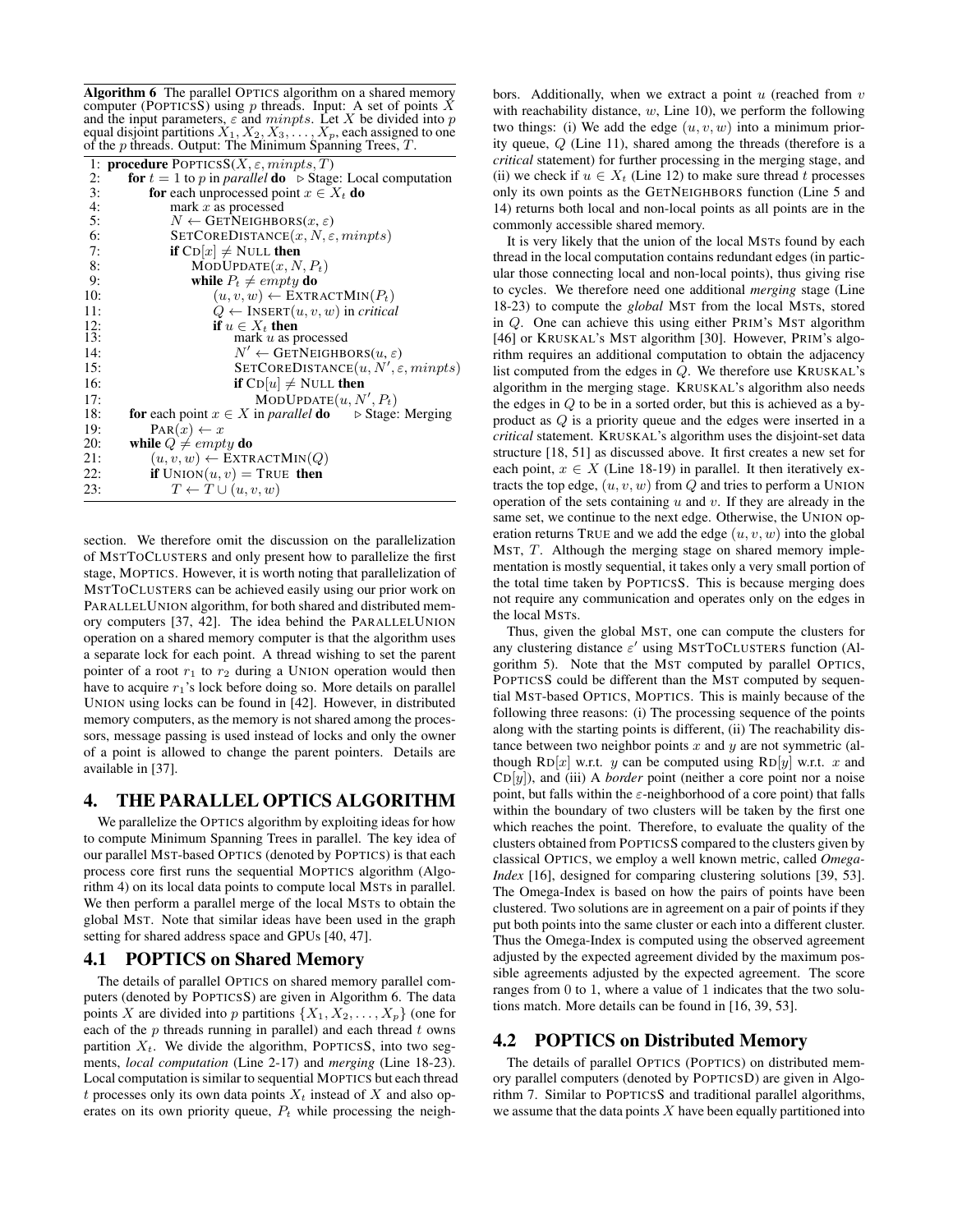p partitions  $\{X_1, X_2, \ldots, X_p\}$  (one for each processor) and each processor t owns  $X_t$  only. A point x is a *local point* on processor t if  $x \in X_t$ , otherwise x is a *remote point*. Since the memory is distributed, any partition  $X_i \neq X_t$ ,  $1 \leq i \leq p$  is invisible to processor  $t$  (in contrast to POPTICSS which uses shared memory). We therefore need the GETLOCALNEIGHBORS (Line 4) and GETREMOTENEIGHBORS (Line 5) functions to get the local and remote points, respectively. Note that retrieving the remote points requires communication with other processors. Instead of calling GETREMOTENEIGHBORS for each local point during the computation, we take advantage of the  $\varepsilon$  parameter and gather all possible remote neighbors in one step before the start of the algorithm. In the OPTICS algorithm, for any given point  $x$ , we are only interested in the neighbors that fall within the generating distance  $\varepsilon$  of x. Therefore, we extend the bounding box of  $X_t$  by a distance,  $\varepsilon$ , in every direction in each dimension and query other processors with the extended bounding box to return their local points that fall in it. Thus, each processor t has a copy of the remote points  $X_t$ that it requires for its computation. We consider this step as a preprocessing step (named *gather-neighbors*). Our experiments show that gather-neighbors takes only a limited time compared to the total time. Thus, the GETREMOTENEIGHBORS function returns the remote points from the local copy,  $X_t$  without communication.

Algorithm 7 The parallel OPTICS algorithm on a distributed memory computer (POPTICSD) using  $p$  processors. Input: A set of points X and the input parameters,  $\epsilon$  and *minpts*. Let X be divided into p equal disjoint partitions  $\{X_1, X_2, \ldots, X_p\}$  for the p running processors. Each processor t also has a set of remote points,  $X_t'$  stored locally to avoid communication during local computation. Output: The Minimum Spanning Trees, T.

|              | 1: <b>procedure</b> POPTICSD( $X$ , $\varepsilon$ , minpts)                                          |
|--------------|------------------------------------------------------------------------------------------------------|
| 2:           | <b>for</b> each unprocessed point $x \in X_t$ <b>do</b><br>$\triangleright$ Stage: Local computation |
| 3:           | mark $x$ as processed                                                                                |
| 4:           | $N_l \leftarrow$ GETLOCALNEIGHBORS $(x, \varepsilon)$                                                |
| 5:           | $N_r \leftarrow$ GETREMOTENEIGHBORS $(x, \varepsilon)$                                               |
| 6:           | $N \leftarrow N_l \cup N_r$                                                                          |
| 7:           | $\texttt{SETCOREDISTANCE}(x, N, \varepsilon, minpts)$                                                |
| 8:           | <b>if</b> $CD x  \neq NULL$ then                                                                     |
| 9:           | MODUPDATE(x, N, P <sub>t</sub> )                                                                     |
| 10:          | while $P_t \neq empty$ do                                                                            |
| 11:          | $(u, v, w) \leftarrow \text{EXTRACTMIN}(P_t)$                                                        |
| 12:          | $Q_t \leftarrow \text{INSERT}(u, v, w)$                                                              |
| 13:          | if $u \in X_t$ then                                                                                  |
| 14:          | mark $u$ as processed                                                                                |
| 15:          | $N'_l \leftarrow \text{GETLocalNEIGHBORS}(u, \varepsilon)$                                           |
| 16:          | $N'_r \leftarrow$ GETREMOTENEIGHBORS $(u, \varepsilon)$                                              |
| 17:          | $N' \leftarrow N'_l \cup N'_r$                                                                       |
| 18:          | $SETCOREDISTANCE(u, N', \varepsilon, minpts)$                                                        |
| 19:          | <b>if</b> $CD[u] \neq NULL$ then                                                                     |
| 20:          | $MODUPDATE(u, N', P_t)$                                                                              |
| 21:          | round $\leftarrow \log_2(p) - 1$<br>$\triangleright$ Stage: Merging                                  |
| 22:          | <b>for</b> $i = 0$ to round <b>do</b>                                                                |
| 23:          | if t mod $2^i = 0$ then<br>$\triangleright$ check if t participates                                  |
| 24:          | <b>if</b> t mod $2^{i+1} = 0$ then<br>$\triangleright t$ is receiver                                 |
| $^{25}_{26}$ | $t' \leftarrow t + 2^i$<br>$\triangleright t'$ is the sender                                         |
|              | receive $Q_{t'}$ from $P_{t'}$                                                                       |
| 27:          | $Q_t \leftarrow$ KRUSKAL $(Q_t \cup Q_{t'})$                                                         |
| 28:          | else                                                                                                 |
| 29:          | $t' \leftarrow t - 2^i$<br>$\triangleright t'$ is receiver<br>$\triangleright t$ is sender           |
| 30:          | send $Q_t$ from $P_{t'}$                                                                             |

Similar to POPTICSS, POPTICSD also has two stages, *local computation* (Line 2-20) and *merging* (Line 21-30). During the local computation, we compute the local neighbors,  $N_l$  (Line 4) and remote neighbors,  $N_r$  (Line 5) for each point x. Based on these we then compute the core distance using the SETCOREDISTANCE function. The rest of the local computation is similar to POPTICSS except that the tree edges extracted from the priority queue,  $P_t$ (Line 11) are inserted into a local priority queue,  $Q_t$ , instead of a shared queue, Q, as was done in POPTICSS.

As the local MSTs found by the local computation are distributed among the process cores, we need to gather and merge these local MSTs to remove any redundant edges (thus breaking cycles) to obtain the *global* MST. To do this, we perform a *pairwise-merging* in the merging stage (Line 21-30). To simplify the explanation, we assume that  $p$  is a multiple of 2. The merging stage then runs in  $log_2(p)$  rounds (Line 22) following the structure of a binary tree with  $p$  leaves. In each merging operation, the edges of two local MSTs are gathered on one processor. This processor then computes a new local MST using KRUSKAL's algorithm on the gathered edges. After the last round of merging, the global MST will be stored on processor 0.

We use KRUSKAL's algorithm in the merging stage even though BORUVKA's MST algorithm [15] is inherently more parallel than KRUSKAL's. This is because BORUVKA's algorithm requires edge contractions, which in distributed memory would require more communication especially when the contracted edge spans different processors. Since we get an ordering of the edges as a by-product of the main algorithm, this makes KRUSKAL's algorithm more competitive for the merging stage.

However, for the merging stage, we implemented a couple of variations to improve the performance and memory scalability, but we only give an outline due to space considerations. In each of the  $\log_2 p$  rounds in the merging, we traverse the entire graph (local MSTs) once, thus the overhead is proportional to the number of rounds. We therefore tried to terminate the pairwise-merging after the first few rounds and then gather the rest of the merged local MSTs on process core 0 to compute the global MST. Another technique we implemented was to exclude the edges from the local MSTs during the pairwise-merging using BORUVKA's concept [15]. For each point  $x$ , the lightest edge connecting  $x$  will definitely be part of the global MST. We also considered a hybrid version of these approaches.

#### 5. EXPERIMENTAL RESULTS

We first present the experimental setup used for both the sequential and the shared memory OPTICS algorithms. The setup for the distributed memory algorithm is presented later.

For the sequential and shared memory experiments we used a Dell computer running GNU/Linux and equipped with four 2.00 GHz Intel Xeon E7-4850 processors with a total of 128 GB memory. Each processor has ten cores. Each of the 40 cores has 48 KB of L1 and 256 KB of L2 cache. Each processor (10 cores) shares a 24 MB L3 cache. All algorithms were implemented in C++ using OpenMP and compiled with gcc (version 4.7.2) using the -O2 flag.

Our testbed consists of 18 datasets, which are divided into three categories, each with six datasets. The first category, called *realworld*, representing alphabets and textures for information retrieval, has been collected from Chameleon (*t4.8k*, *t5.8k*, *t7.10k*, and *t8.8k*) [2] and CUCIS (*edge* and *texture*) [1]. The other two categories, *synthetic-random* and *synthetic-cluster*, have been generated synthetically using the IBM synthetic data generator [4, 45]. In the synthetic-random datasets (*r50k*, *r100k*, *r500k*, *r1m*, *r1.5m*, and *r1.9m*), points in each dataset have been generated uniformly at random. In the synthetic-cluster datasets (*c50k*, *c100k*, *c500k*, *c1m*, *c1.5m*, and *c1.9m*), first a specific number of random points are taken as different clusters, points are then added randomly to these clusters. The testbed contains up to 1.9 million data points and each data point is a vector of up to 20 dimensions. Table 1 shows struc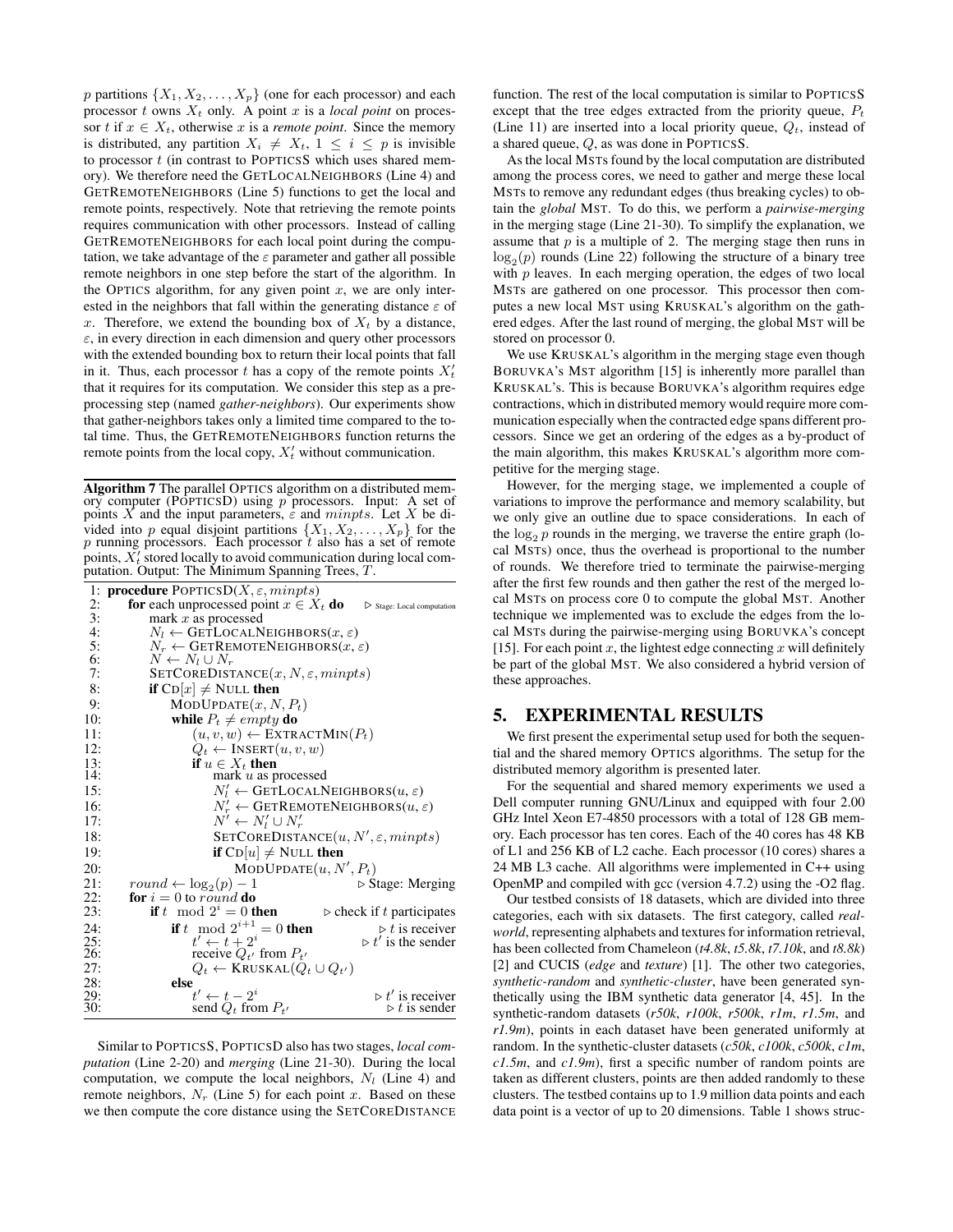tural properties of the dataset. In the experiments, the two input parameters ( $\varepsilon$  and  $minpts$ ) shown in the table have been chosen carefully to obtain the order, core distances, and reachability distances in a reasonable time. Higher value of  $\varepsilon$  increases the time taken for the experiments while the number of clusters and noise points are reduced. Higher value of minpts increases the noise counts. We also select a clustering distance,  $\varepsilon'$  to extract a fair number of clusters and noise points from the order or the MST.

Table 1: Structural properties of the testbed (real-world, synthetic-random, and synthetic-cluster) and the time taken by the OPTICS and the MOPTICS algorithms.  $d$  denotes the dimension of each point. The last three columns show the resulting number of clusters and noise points using an  $\varepsilon^{\prime}.$ 

|         |               |                |                | $_{min}$ | Time (sec.) |                       |                | Sample extraction |               |
|---------|---------------|----------------|----------------|----------|-------------|-----------------------|----------------|-------------------|---------------|
| Name    | Points        | d              | $\varepsilon$  | $_{pts}$ |             | <b>OPTICS MOPTICS</b> | $\varepsilon'$ | Clusters          | <b>Noise</b>  |
| t4.8    | 24.000        | $\overline{2}$ | 30             | 20       | 1.27        | 1.51                  | 10             | 18                | 2,026         |
| t5.8    | 24,000        | $\overline{2}$ | 30             | 20       | 1.98        | 2.40                  | 10             | 27                | 1.852         |
| t7.10   | 30,000        | $\overline{c}$ | 30             | 20       | 1.18        | 1.18                  | 10             | 84                | 4,226         |
| t8.8    | 24,000        | $\overline{c}$ | 30             | 20       | 1.14        | 1.23                  | 10             | 165               | 9.243         |
| edge    | 336,205       | 18             | 2              | 3        | 569.53      | 574.03                | 1.5            | 1.368             | 83.516        |
| texture | 371,595       | 20             | $\overline{2}$ |          | 3 1.124.93  | 1,183.44              | 1.5            |                   | 2,058 310,925 |
| r50k    | 50,000 10 120 |                |                | 5        | 8.47        | 8.82                  | 100            | 1,058             | 42,481        |
| r100k   | 100,000 10    |                | 1120           | 5        | 22.31       | 23.89                 | 100            | 883               | 33.781        |
| r500k   | 500,000 10    |                | 120            | 5        | 694.71      | 757.77                | 100            | $\overline{c}$    | 1.161         |
| r1m     | 1.000.000     | 10             | 80             | 5        | 813.15      | 835.65                | 60             | 10.351            | 948,867       |
| r1.5m   | 1.500.000     | 10             | 80             | 5        | 2479.70     | 2.598.80              | 60             | 7.809             | 326,867       |
| r1.9m   | 1.900.000 10  |                | 80             | 5        | 3680.21     | 3,792.77              | 60             |                   | 8.387 368.917 |
| c50k    | 50,000 10 120 |                |                | 5        | 11.52       | 14.05                 | 25             | 51                | 3.095         |
| c100k   | 100,000       | 10             | 120            | 5        | 22.49       | 27.57                 | 25             | 103               | 6.109         |
| c500k   | 500,000       | 10             | 120            | 5        | 119.99      | 142.80                | 25             | 512               | 36.236        |
| c1m     | 1.000.000     | 10             | 80             | 5        | 226.11      | 275.97                | 25             | 1.022             | 64.740        |
| c1.5m   | 1.500,000     | 10             | 80             | 5        | 331.07      | 405.12                | 25             | 1.543             | 102.818       |
| c1.9m   | 1.900.000     | 10             | 80             | 5        | 431.67      | 526.30                | 25             | 1.949             | 135,948       |

# 5.1 OPTICS vs. MOPTICS

As discussed in Section 2, to reduce the running time of the OPTICS algorithm from  $O(n^2)$  to  $O(n \log n)$ , spatial indexing (*kdtree* [28] or *R\*-tree* [8]) is commonly used [9]. In all of our implementations, we used *kd-trees* [28] and therefore obtain the reduced time complexities. Moreover, the *kd-tree* gives a geometric partitioning of the data points, which we use to divide the data points equally among the cores in the parallel OPTICS algorithm. However, there is an overhead in constructing the *kd-tree* before running the OPTICS algorithms. Figure 3(a) shows a comparison of the time taken by the construction of the *kd-tree* over the OPTICS algorithm in percent for the synthetic-cluster datasets. As can be seen, constructing the *kd-tree* takes only a fraction of the time (0.33% to 0.68%) taken by the OPTICS algorithm. We found similar results for the synthetic-random datasets (0.07% to 0.93%). However, these ranges are somewhat higher (0.06% to 3.23%) for the real-world dataset. This is because each real-world dataset consists of a small number of points, and therefore, the OPTICS algorithm takes less time compared to the other two categories. It should be noted that we have not parallelized the construction of the *kd-tree* in this paper, we therefore do not consider the timing of the construction of the *kd-tree* in the following discussion.

Figure 3(b) presents the performance of MOPTICS (Algorithm 4) compared to OPTICS (Algorithm 1) on synthetic random datasets. The raw run-times taken by MOPTICS and OPTICS are provided in Table 1. As can be seen, MOPTICS takes on average 5.16% (range 2.77%-9.08%) more time compared to the time taken by OPTICS on synthetic-random datasets. This is because, MOPTICS stores the reachability distance in a map (instead of a vector as in OPTICS) and therefore, retrieving the distances to update takes additional time. In OPTICS, this is achieved in constant time as it uses a vector (Line 7 in Algorithm 2). This additional computation is needed



Figure 3: Performance of (a) the construction of *kd-tree*, (b) MOPTICS (Algorithm 4), (c) extracting the clusters, and (d) computing the order from MST, compared to OPTICS.

in the parallel OPTICS algorithms, otherwise, each core requires a vector of length equal to the number of total points among the cores. We observe similar performance for the real-world datasets (average 9.09%, range 0.12%-21.34%). This value is higher for the synthetic-cluster datasets with an average of 21.64% (range 19.01%-22.59%) as we observed that the number of neighbor updates is much higher compared to the other categories.

Figure 3(c) shows the time taken to extract the clusters from the order and the MST (denoted by *order-cls* and *mst-cls*, respectively) compared to the classical OPTICS algorithm for synthetic-cluster datasets. The clustering distances  $\varepsilon'$ , used in the experiments can be found in Table 1. As can be seen, both *order-cls* and *mst-cls* take a small fraction of time (maximum 0.01% and 0.05% respectively) compared to OPTICS, and are comparable to each other. The relative maximum time spent in *order-cls* is unchanged for the synthetic-random and real-world datasets, while the maximum time spent in *mst-cls* is 0.04% and 0.19%, respectively. Note that OPTICS and MOPTICS follow the same processing order of points. Therefore, for any clustering distance,  $\varepsilon'$ , the resulting clusters are identical and thus the corresponding Omega-Index is 1.

Figure 3(d) shows the time taken to compute the order and reachability distances from the MST computed by MOPTICS compared to the classical OPTICS algorithm for synthetic-random datasets. As mentioned before, this step takes only a fraction of time (on average 0.47%, 0.87%, and 1.65% on synthetic-random, syntheticcluster, and real-world datasets, respectively) as it only traverses the edges in the MST once.

## 5.2 POPTICS on Shared Memory

Figure 4 shows the speedup obtained by parallel OPTICS on a shared memory computer (Algorithm 6, denoted by POPTICSS), for various number of threads. The left column in the figure shows the speedup results considering only the local computation stage whereas the right column shows results using total time (local computation and merging) for the three categories of datasets. Clearly, the local computation stage scales well across all the datasets as there is no interaction between the threads. Since local computation takes substantially more time than the merging, the speedup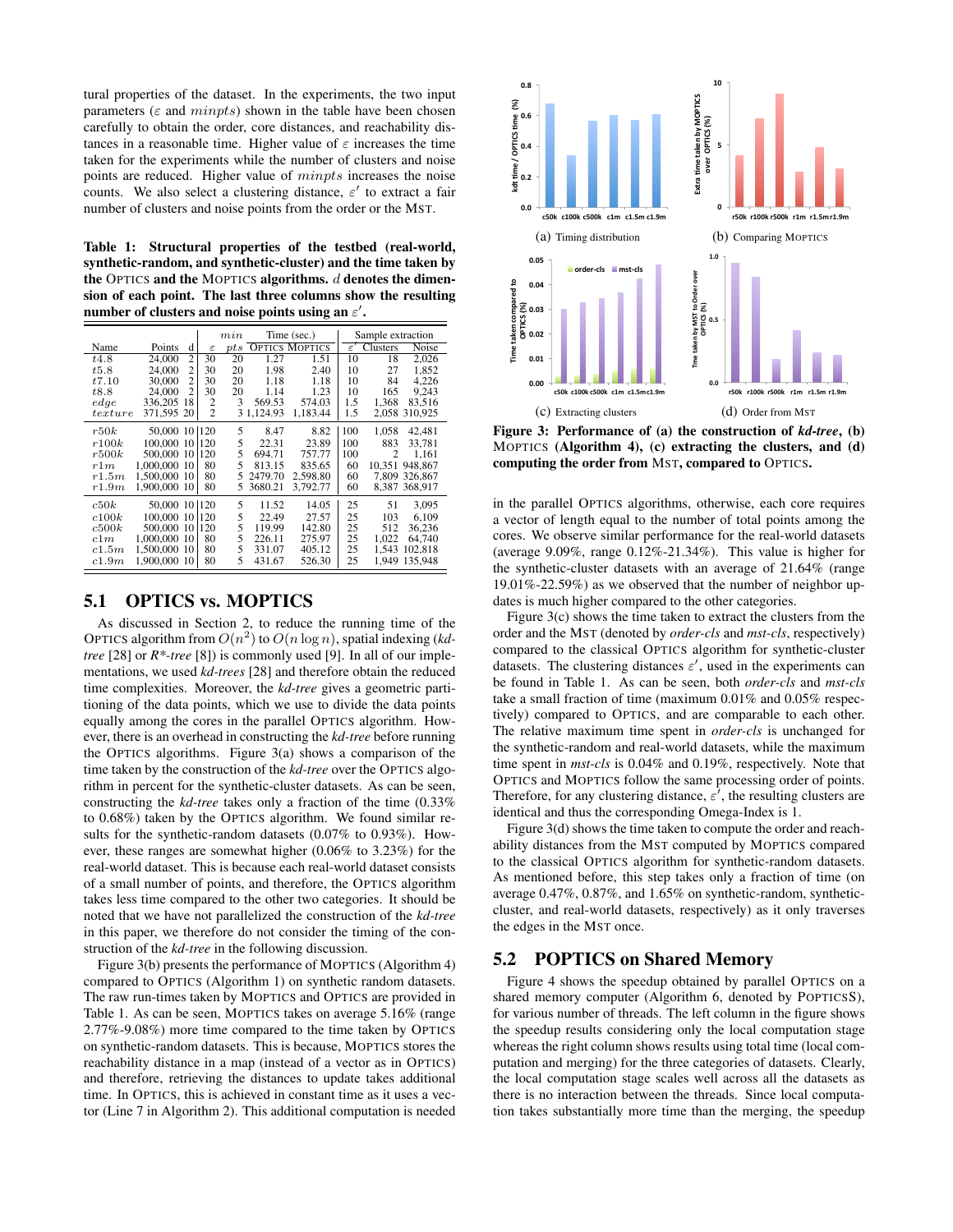

Figure 4: Speedup of parallel OPTICS (Algorithm 6, denoted by POPTICSS) on a shared memory computer. Left column: Local computation in POPTICSS. Right column: Total time (local computation + merging) in POPTICSS.

behavior of just the local computation is nearly identical to that of the overall execution. Note that the speedups for some realworld datasets in Figure 4(a) and 4(b) saturate at around 20 process cores as they are relatively small compared to the other datasets. The maximum speedup obtained in our experiments by POPTICSS is 17.06, 25.62, and 27.50 on *edge*, *r1m*, and *c1.9m*, respectively. However, the ranges of maximum speedup are 5.18 to 17.06 (average 9.93) for real-world, 12.48 to 25.62 (average 19.35) for syntheticrandom, and 11.13 to 27.50 (average 20.27) for synthetic-cluster datasets.

Figure 5(a) shows a comparison of the time taken by the merging stage over the local computation stage in percent for the POPTICSS algorithm using dataset  $r1.9m$  for various number of process cores. We observe that the merging time remains almost constant (a small fraction of the local computation time on one process core) as the stage is mostly sequential in POPTICSS, and therefore the ratio increases with the number of process cores because the local computation time reduces drastically. Using up to 40 cores, this ratio is maximum 9.60% (average 6.46%), 11.38% (average 5.51%), and 8.01% (average 3.35%) on real-world, synthetic-random, and synthetic-cluster datasets, respectively.

As discussed in Section 4.1, the MST computed by parallel OPT-ICS could be different than the MST computed by sequential MSTbased OPTICS, MOPTICS. Therefore, to compare the quality of the solutions obtained by POPTICSS, we compare the clustering obtained by POPTICSS and classical OPTICS using the Omega-Index.

We vary both the number of process cores and clustering distances to observe the tolerance of the POPTICSS algorithm. Figure 5(b) shows the Omega-Index computed on the c50k dataset. The leftmost five bars show the Omega-Index on 1, 10, 20, 30, and 40 process cores, respectively, keeping the clustering distance fixed  $(\varepsilon' = 25)$ . As expected for one core, the Omega-Index is 1, that is, the clusters found by POPTICSS and classical OPTICS match perfectly. Increasing the number of process cores leads to marginal reduction in the Omega-Index, suggesting that the resulting clusters are almost identical compared to ones obtained by the classical OPTICS algorithm. Similarly, varying the clustering distance,  $\varepsilon'$ , (the rightmost three bars in Figure 5(b) representing  $\varepsilon' = 25, 30$ , and 35, respectively) keeping the number of cores fixed (30), we also found the Omega-Index close to 1. However, the computation cost for calculating the Omega-Index is high [16] and the available source code [3] we use for this is only capable of dealing with small datasets. We therefore report these numbers for the smallest dataset from each of the three categories.



Figure 5: (a) Timing distribution for varying number of cores on *r1.9m* and (b) Comparing qualities of the clustering using Omega-Index for varying number of cores and varying clustering distance, e<sup>i</sup> on *c50k*

# 5.3 POPTICS on Distributed Memory

To perform the experiments for parallel OPTICS on a distributed memory computer (POPTICSD), we use Hopper, a Cray XE6 distributed memory parallel computer where each node has two twelvecore AMD MagnyCours 2.1-GHz processors and shares 32 GB of memory. Each core has its own 64 KB L1 and 512 KB L2 caches. Each of the six cores on the MagnyCours processor share one 6 MB of L3 cache. The algorithms have been implemented in C/C++ using the MPI message-passing library and has been compiled with gcc (4.7.2) and -O2 optimization level.

The datasets used in the previous experiments are relatively small for massively parallel computing. We therefore consider a different testbed of 10 datasets, which are again divided into three categories, each with three, three, and four datasets, respectively. The first two categories, called *synthetic-cluster-extended* (*c61m*, *c91.5m*, and *c115.9m*) and *synthetic-random-extended* (*r61m*, *r91.5m*, and *r115.9m*), have been generated synthetically using the IBM synthetic data generator [4, 45]. As the generator is limited to generate at most 2 million high dimensional points, we replicate the same data towards the left and right three times (separating each dataset with a reasonable distance) in each dimension to get datasets with hundreds of million of points. The third category, called *millenniumrun-simulation* consists of four datasets from the database on Millennium Run, the largest simulation of the formation of structure with the  $\Lambda$ CDM cosmogony with a factor of  $10^{10}$  particles [32, 49]. The four datasets, MPAGalaxiesBertone2007 (mb) [10], MPAGalaxiesDeLucia2006a (md) [19], DGalaxiesBower2006a (db) [12], and MPAHaloTreesMhalo (mm) [10] are taken from the Galaxy and Halo databases. To be consistent with the size of the other two cat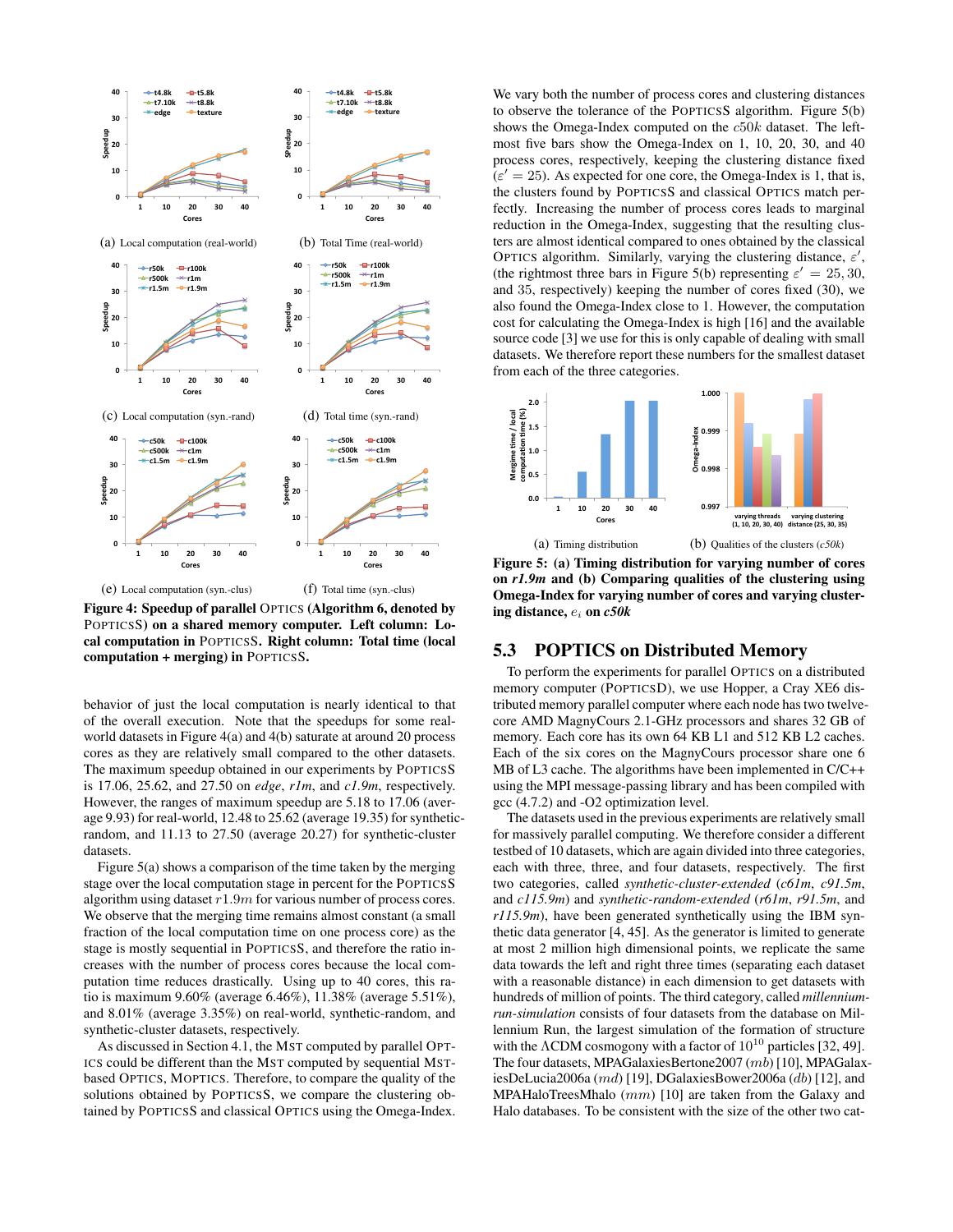egories we have randomly selected  $10\%$  of the points from these datasets. However, since the dimension of each dataset is high, we are eventually considering almost a billion floating point numbers. Table 2 shows the structural properties of the datasets and related input parameters. To perform the experiments, we use a parallel *kdtree* representation as presented in [33, 44] to geometrically partition the data among the processors. However, we do not include the partitioning time while computing the speedup by the POPTICSD.

Table 2: Structural properties of the testbed (synthetic- clusterextended, synthetic-random-extended, and millennium-runsimulation) and the input parameters,  $\varepsilon$  and  $minpts$ , along with the approximate time (in hours) taken by POPTICSD using one process core.

| Name                         | Points      | $\overline{d}$ | ε  |     | $minpts$ Time (hours) |
|------------------------------|-------------|----------------|----|-----|-----------------------|
| c61m                         | 61,000,000  | 10             | 35 | 800 | 9.35                  |
| c91.5m                       | 91,500,000  | -10            | 35 | 800 | 10.22                 |
| c115.9m                      | 115,900,000 | -10            | 35 | 800 | 13.65                 |
| r61m                         | 61,000,000  | 10             | 45 | C   | 5.72                  |
| r91.5m                       | 91,500,000  | 10             | 45 | 2   | 16.57                 |
| r115.9m                      | 115,900,000 | 10             | 45 | 2   | 24.55                 |
| DGalaxiesBower2006a (db)     | 101,459,853 | 8              | 40 | 180 | $20.\overline{35}$    |
| MPAHaloTreesMhalo (mm)       | 76,066,700  | 9              | 40 | 250 | 14.66                 |
| MPAGalaxiesBertone2007 (mb)  | 105,592,018 | 8              | 40 | 160 | 11.74                 |
| MPAGalaxiesDeLucia2006a (md) | 105.592.018 | 8              | 40 | 150 | 12.42                 |



Figure 6: (a)-(c): Speedup of parallel OPTICS (Algorithm 7, denoted by POPTICSD) on a distributed memory computer. (d)- (e): Analyzing POPTICSD.

Figure 6(a), 6(b), and 6(c) show the speedup obtained by algorithm POPTICSD using synthetic-random-extended, milleniumsimulation-run, and synthetic-cluster-extended datasets, respectively. Since 64 is the minimum number of process cores we used to perform the experiments for POPTICSD and there is no merging stage in sequential OPTICS, we multiplied the local computation time (taken by POPTICSD on 64 process cores) by 64 and used that value as the approximate sequential time (shown in Table 2) to compute the speedup. We show the speedup using a maximum of 4,096 process cores for the datasets as the speedup saturates and therefore starts decreasing on larger number of process cores. As can be seen the speedup on the synthetic-cluster-extended dataset (Figure  $6(c)$ ) is significantly lower than the other two datasets. We observed that the number of edges in the local MSTs on the synthetic-clusterextended datasets are significantly higher than the synthetic-randomextended and the millenium-simulation-run datasets. On syntheticcluster-extended, we get a maximum speedup of 466 (average 443) whereas on the synthetic-random-extended and millenium-simula tion-run datasets, these values change to 3,008 (average 2,638) and 2,713 (average 2,169), respectively.

Figure 6(d) shows the trade-off between the local computation and the merging stage by comparing them with the total time (local computation time + merging time) in percent. We use *mb*, one of the millennium-simulation-run dataset for this purpose and continue up to 16,384 process cores to understand the behavior clearly. As can be seen, the communication time increases while the computation time decreases with the number of processors. When using more than 8,000 process cores, communication time starts to dominate the computation time and therefore, the speedup starts being saturated. For example, we achieved a speedup of 2,713 using 4,096 process cores on *mb* whereas the speedup is only 3,952 and 4,750 using 8,192 and 16,384 process cores, respectively. This happens because the overlapping regions among the process cores increase with the increment of the number of process cores. We observe similar behavior for other datasets.

Figure 6(e) compares the variations of the merging stage we used in POPTICSD (Algorithm 7). We call the one presented in Algorithm 7 as *pairwise-merging*, denoted by *mg-3*. Each round in merging traverses the entire graph (i.e. local MSTs) once, thus overhead in merging is proportional to the number of rounds. Therefore, instead of running the merging stage  $log_2 p$  rounds, we terminate the pairwise-merging after 3 rounds and then gather the (so far) merged local MSTs to processor 0 to compute the global MST. We call this variation *mg-4*. Another variation, *mg-5* is the same as *mg-4* except we terminate the pairwise merging when a round takes more than 5 seconds. Two other approaches are based on Boruvka's concept [15], where each processor excludes the edges from their local MSTs that will definitely be part of the global MST. We then use the above two approaches to merge the rest of the edges in the local MSTs. We denote them by *mg-1*, and *mg-2*, respectively. To compare the performance of these variations, we normalized the taken time by the pairwise-merging (*mg-3*) time in percent. Figure 6(e) shows the results using the largest dataset from each category on 64 process cores. We found that in almost all cases, *mg-2* performs the best by taking the minimum time and the reduction is on average 38.46%, 39.52%, and 37.63% on 64, 128, and 256 process cores, respectively. Similar behavior has been found for other datasets. Also note that *mg-1* and *mg-2* are scalable w.r.t. required memory.

Figure 6(f) shows a comparison of the time taken by the gatherneighbors preprocessing step over the total time taken by POPTICSD in percent using 64, 128, and 256 process cores on the milleniumsimulation-run datasets. As can be seen, the gather-neighbors step adds an overhead of maximum 4.84% (minimum 0.45%, average 2.14%) of the total time. Similar results have been observed on synthetic-random-extended datasets (maximum 6.38%, minimum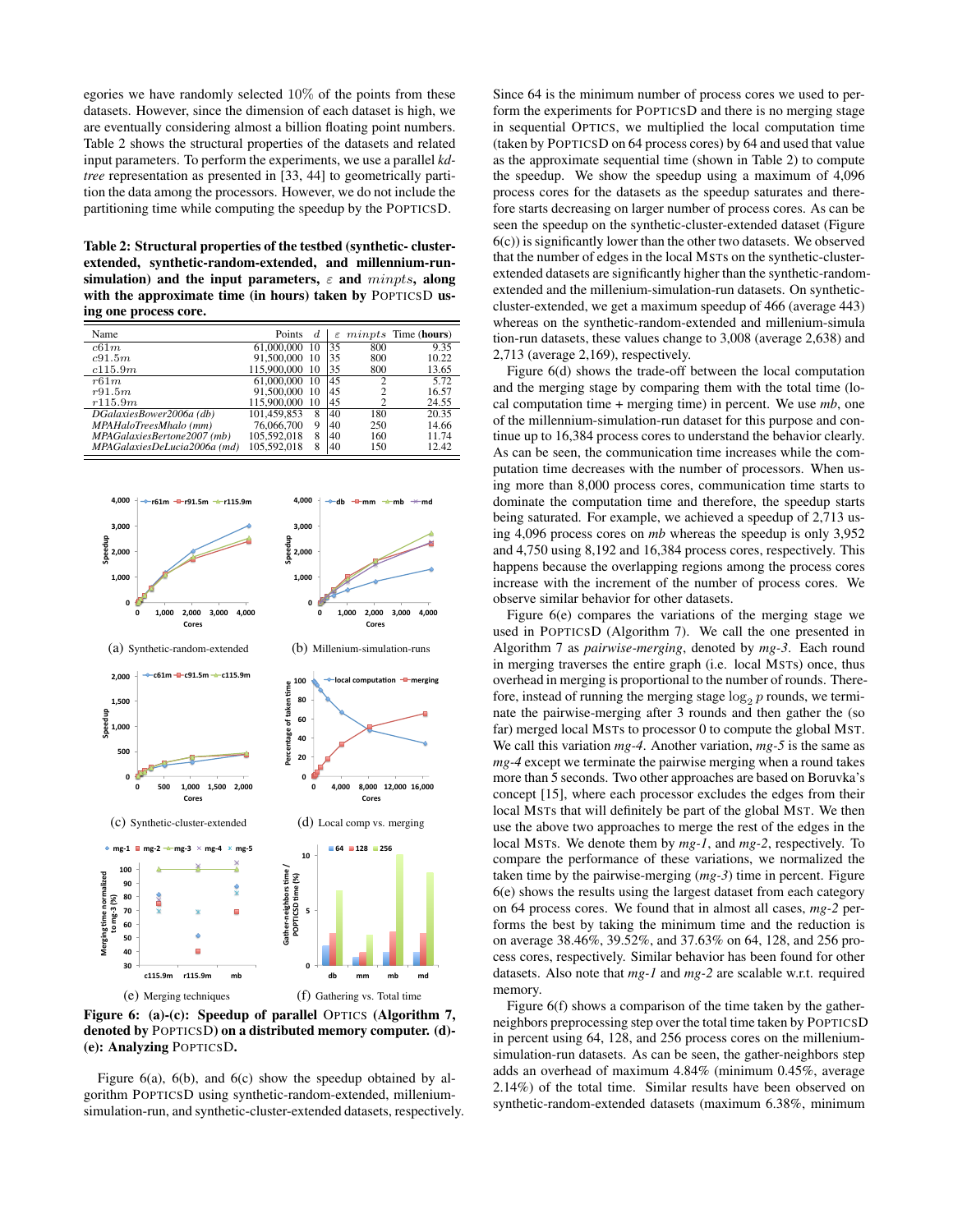0.77%, average 3.06%). However, these numbers are relatively higher (maximum 26.92%, minimum 6.22%, average 14.46%) on synthetic-cluster-extended datasets as each dataset is much denser, thus the overlapping regions between the processors contain a significant number of points which each processor needs to gather. It is also to be noted that these values increase with the number of processors and also with the  $\varepsilon$  parameter as the overlapping region among the processors is proportional to them. However, with this scheme the local-computation stage in POPTICSD can perform the processing without any communication overhead similar to POPTICSS. The alternative would be to perform communication for each point to obtain its remote neighbors.

## 6. CONCLUSION AND FUTURE WORK

In this study we have revisited the well-known density based clustering algorithm, OPTICS. This algorithm is known to be challenging to parallelize as the computation involves strongly inherent sequential data access order. We present a scalable parallel OPTICS (POPTICS) algorithm designed using graph algorithmic concepts. More specifically, we exploit the similarities between OPTICS and PRIM's Minimum Spanning Tree (MST) algorithm. Additionally, we use the disjoint-set data structure to extract the clusters in parallel from the MST for increasing concurrency. POPTICS is implemented using both OpenMP and MPI. The performance evaluation used a rich set of high dimensional data consisting of instances from real-world and synthetic datasets containing up to a billion floating point numbers. Our experimental results conducted on a shared memory computer show scalable performance, achieving speedups up to a factor of 27.5 when using 40 cores. Similar scalability results have been obtained on a distributed-memory machine with a speedup of 3,008 using 4,096 process cores. Our experiments also show that while achieving the scalability, the quality of the results given by POPTICS is comparable to those given by the classical OPTICS algorithm. We intend to conduct further studies to provide more extensive results on much larger number of cores with datasets from different scientific domains. Finally, we note that our algorithm also seems to be suitable for other parallel architectures such as GPU and heterogenous architectures.

#### 7. ACKNOWLEDGMENTS

This work is supported in part by the following grants: NSF awards CCF-0833131, CNS-0830927, IIS-0905205, CCF-0938000, CCF-1029166, and OCI-1144061; DOE awards DE-FG02-08ER25 848, DE-SC0001283, DE-SC0005309, DESC0005340, and DESC0 007456; AFOSR award FA9550-12-1-0458. This research used Hopper Cray XE6 computer of the National Energy Research Scientific Computing Center, which is supported by the Office of Science of the U.S. Department of Energy under Contract No. DE-AC02-05CH11231.

#### 8. REFERENCES

- [1] Parallel K-means data clustering, 2005. http://users.eecs.northwestern.edu/ wkliao/Kmeans/.
- [2] CLUTO clustering high-dimensional datasets, 2006. http://glaros.dtc.umn.edu/gkhome/cluto/cluto/.
- [3] Cliquemod, 2009. http://www.cs.bris.ac.uk/ steve/networks/cliquemod/.
- [4] R. Agrawal and R. Srikant. Quest synthetic data generator. *IBM Almaden Research Center*, 1994.
- [5] M. Ankerst, M. M. Breunig, H.-P. Kriegel, and J. Sander. Optics: ordering points to identify the clustering structure. In *Proceedings of the 1999 ACM SIGMOD*, pages 49–60, New York, NY, USA, 1999. ACM.
- [6] D. Arlia and M. Coppola. Experiments in parallel clustering with DBSCAN. In *Euro-Par 2001 Parallel Processing*, pages 326–331. Springer, LNCS, 2001.
- [7] H. Backlund, A. Hedblom, and N. Neijman. A density-based spatial clustering of application with noise. 2011. http://staffwww.itn.liu.se/ aidvi/courses/06/dm/Seminars2011.
- [8] N. Beckmann, H. Kriegel, R. Schneider, and B. Seeger. The  $r^*$ -tree: an efficient and robust access method for points and rectangles. *Proceedings of the 1990 ACM SIGMOD*, 19(2):322–331, 1990.
- [9] J. Bentley. Multidimensional binary search trees used for associative searching. *Communications of the ACM*, 18(9):509–517, 1975.
- [10] S. Bertone, G. De Lucia, and P. Thomas. The recycling of gas and metals in galaxy formation: predictions of a dynamical feedback model. *Monthly Notices of the Royal Astronomical Society*, 379(3):1143–1154, 2007.
- [11] D. Birant and A. Kut. ST-DBSCAN: An algorithm for clustering spatial-temporal data. *Data & Knowledge Engineering*, 60(1):208–221, 2007.
- [12] R. Bower, A. Benson, R. Malbon, J. Helly, C. Frenk, C. Baugh, S. Cole, and C. Lacey. Breaking the hierarchy of galaxy formation. *Monthly Notices of the Royal Astronomical Society*, 370(2):645–655, 2006.
- [13] S. Brecheisen, H. Kriegel, and M. Pfeifle. Parallel density-based clustering of complex objects. *Adv. in Know. Discovery and Data Mining*, pages 179–188, 2006.
- [14] M. Chen, X. Gao, and H. Li. Parallel DBSCAN with priority r-tree. In *Information Management and Engineering (ICIME), 2010 The 2nd IEEE International Conference on*, pages 508–511. IEEE, 2010.
- [15] S. Chung and A. Condon. Parallel implementation of bouvka's minimum spanning tree algorithm. In *Parallel Processing Symposium, 1996., Proceedings of IPPS'96, The 10th International*, pages 302–308. IEEE, 1996.
- [16] L. M. Collins and C. W. Dent. Omega: A general formulation of the rand index of cluster recovery suitable for non-disjoint solutions. *Multivariate Behavioral Research*, 23(2):231–242, 1988.
- [17] M. Coppola and M. Vanneschi. High-performance data mining with skeleton-based structured parallel programming. *Parallel Computing*, 28(5):793–813, 2002.
- [18] T. Cormen. *Introduction to algorithms*. The MIT press, 2001.
- [19] G. De Lucia and J. Blaizot. The hierarchical formation of the brightest cluster galaxies. *Monthly Notices of the Royal Astronomical Society*, 375(1):2–14, 2007.
- [20] M. Ester, H. Kriegel, J. Sander, and X. Xu. A density-based algorithm for discovering clusters in large spatial databases with noise. In *Proceedings of the 2nd International Conference on Knowledge Discovery and Data mining*, volume 1996, pages 226–231. AAAI Press, 1996.
- [21] U. Fayyad, G. Piatetsky-Shapiro, and P. Smyth. From data mining to knowledge discovery in databases. *AI magazine*, 17(3):37, 1996.
- [22] M. Forina, M. C. Oliveros, C. Casolino, and M. Casale. Minimum spanning tree: ordering edges to identify clustering structure. *Analytica Chimica Acta*, 515(1):43 – 53, 2004.
- [23] Y. Fu, W. Zhao, and H. Ma. Research on parallel DBSCAN algorithm design based on mapreduce. *Advanced Materials Research*, 301:1133–1138, 2011.